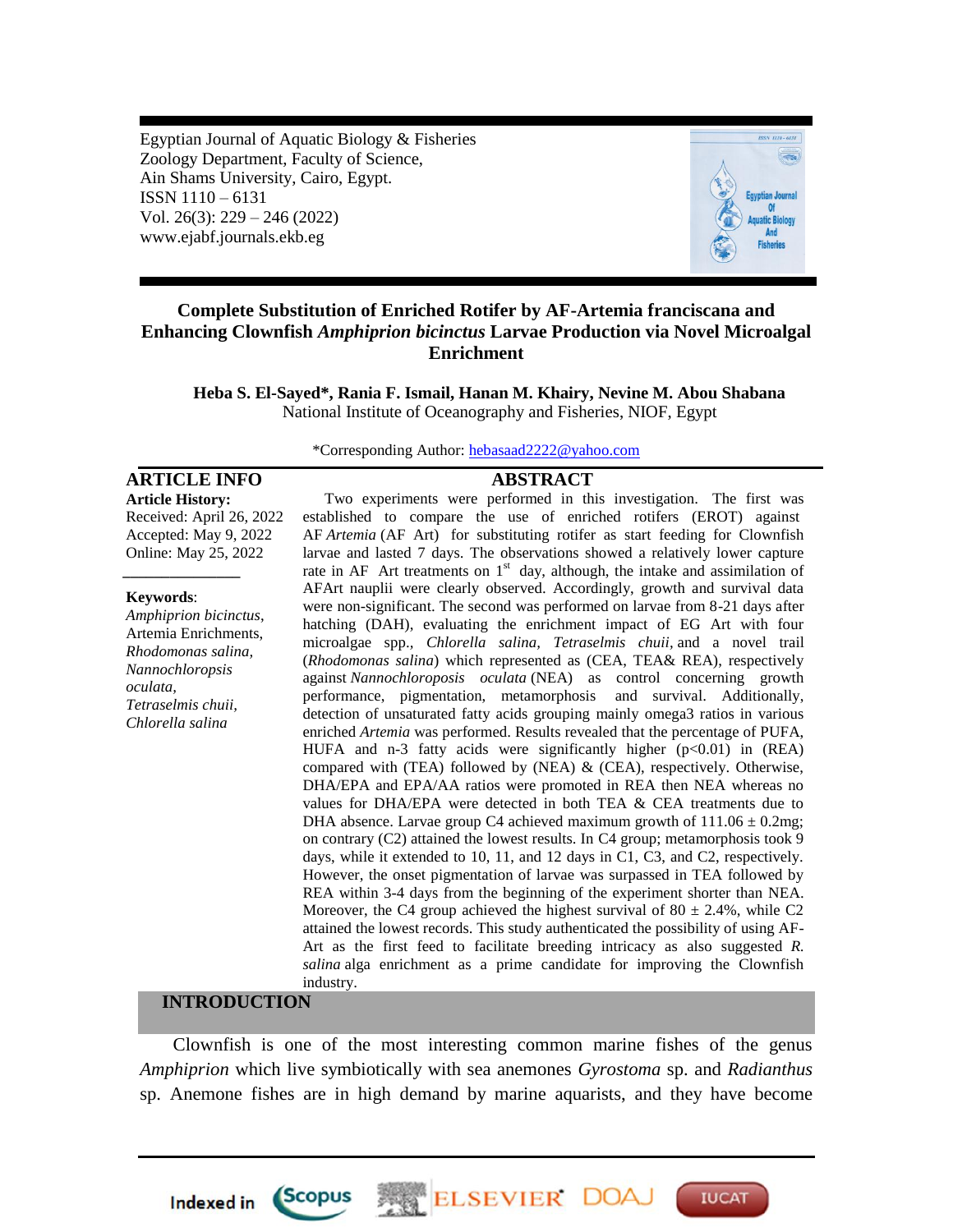increasingly popular targets for collection **(Tan and Arai, 2019)**. Both anemone and their Clown fish tenants absolutely rely for their survival on coral, which is facing threats from warming seas, pollution and human intrusion, so they may need to adapt quickly specially, *Amphiprion bicinctus* species that is only inhabiting the Red Sea as reported in the **Manila times Newsettler (2019)**.

Regarding the lack of references, only two studies were published by two colleagues at the Aquaculture Division of NIOF in 2006 and **2008 (Abou Shabana and Helal, 2006; Helal and Abou Shabana, 2008)**. They investigated reproductive performance with monitoring larval and juvenile stages of *A*. *bicinctus* in laboratory captive conditions.

Currently, the urgent need for aquaculture is being considered as an accountable alternate for the sustainability of colored marine fish trading **(Pouil** *et al***., 2020)**. Some authors confirmed that marine fish aquarium in an enclosed system is a way to support marine ornamental fish trade **(Olivotto** *et al***., 2017)**. Others referred that the main issue in marine ornamental fish breeding is the larval period for instance many species could produce larvae but these larvae virtually impossible to be maintained under appropriate conditions, including feeding adequacy **(Olivotto** *et al***., 2017; Rhyne** *et al***., 2017; Callan** *et al***., 2018)**.

Knowing the first feeding requirements is a crucial factor influencing successful breeding in the majority of marine fish aquarium species **(Koven** *et al***., 1999; Rainuzzo**  *et al***.,1997; Rønnestad** *et al***., 1999, 2003)**. The urgent need for fast growing in economic species, such as *A. bicinctus*, is that the larval diet must match each energetics and nutritional needs. Ornamental fish larvae are usually fed with the rotifer S-type (*Brachionus rotundiformis*), which is a suitable initial diet for the first feeding of the Clownfish larvae at hatching till yolk sac completion has collapse period. So, rotifers were then substituted for the first 7–8 days by larger crustaceans such as *Artemia* **(Divya**  *et al***., 2011)**. Both Rotifers and *Artemia* have been utilized in larvae culture of marine ornamental fish as principal live feeds to date with successful transition to the juvenile stage **(Baensch and Tamaru, 2009, Madhu** *et al***., 2016; Majoris** *et al***., 2018)**.

Alternatively, to other live feeds organisms, Rotifers and *Artemia* are favored together by the aquaculture industry because of the relative facility for mass production and their cost-effectiveness. For instance, *Artemia* spp. are usually stored and available in the form of dormant stable cysts in the market, which can be conveniently hatched at needed amount one day before feeding **(Conceição** *et al***., 2010)**. Among the Artemia strains used in aquaculture, *A. franciscana* produced in Vietnam has small size and high omega 3 content **(Clegg** *et al***., 2000)**. AF *Artemia* has allowed the complete replacement of enriched rotifers which is bulky to produce and susceptible to bacterial contamination **(Battaglene** *et al***., 2006)** or to shorten the rotifer-feeding period with 3 days for cobia, *Rachycentron canadum* larvae with insignificance impact on survival rate or on growth **(Nhu** *et al***., 2009)**.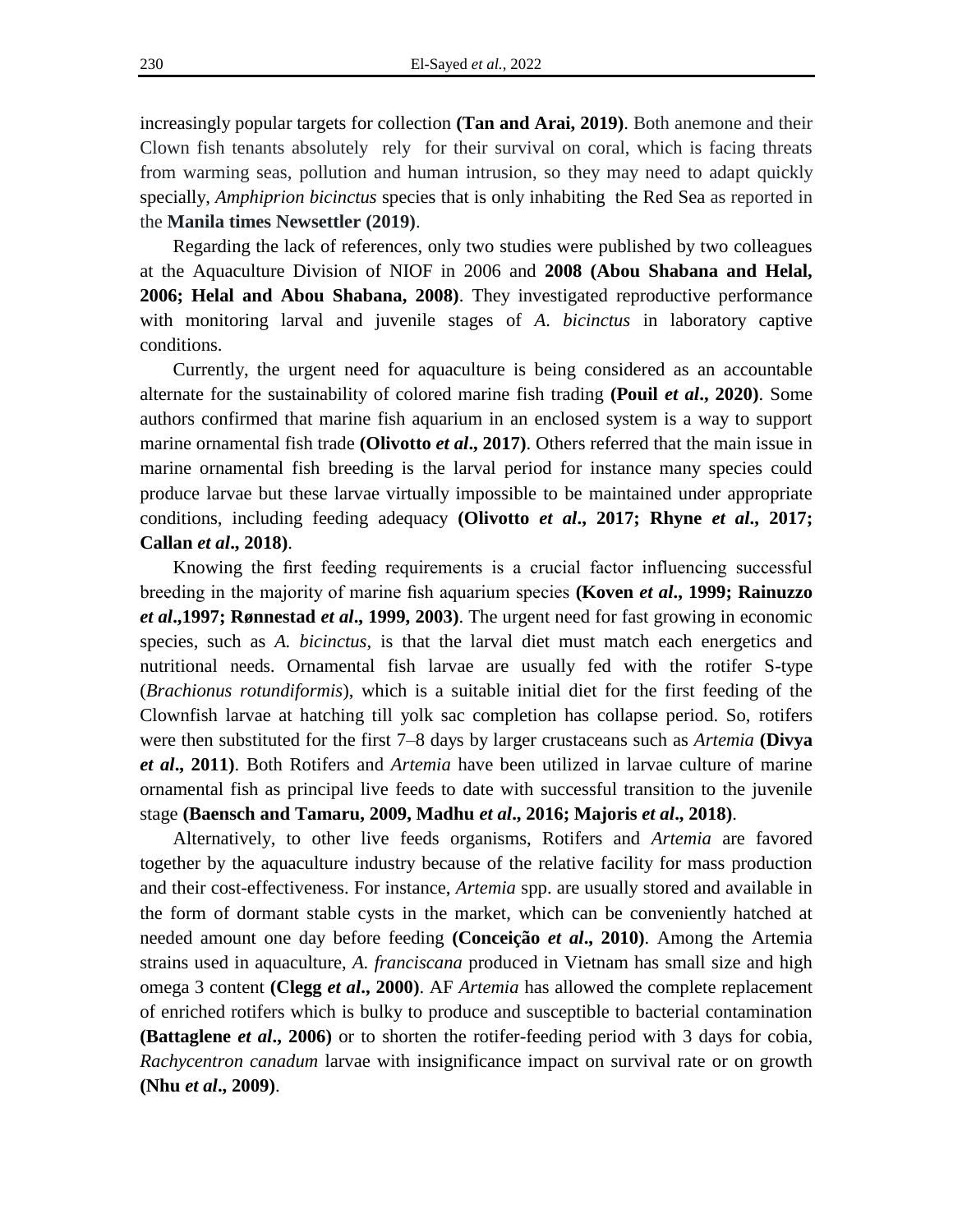It is known that both rotifers as well as artemia are naturally lacking n-3 HUFAs, but linolenic acid rich and they must be enriched with n-3 HUFAs through algal diet to ensuring successful growth and enhanced larval metamorphosis **(Sargant** *et al***., 1997; Holt, 2003; El-Sayed** *et al***., 2021)**. The fatty acids ARA (arashidonic) and EPA (eicosapentanoic) play a very crucial role in the survival and growth of fish larvae **(El-Khodary** *et al***., 2020)**. Moreover, their interaction induced eicosanoids formation that are essential for stress regulation, pigmentation, gonadal development, performance of spawning, and seeds quality **(Bruce** *et al***., 1999)**.

Ornamental fishes are bought for their fascinating and attractive skin color and pattern. Moreover, the sexual selection depends to a large extent on color and diverse coloration patterns. These colorations are due to color pigments such as carotenoids **(Johnson** *et al***.,1991)**. Pigmentation anemone fish usually starts during acclimatization process **(Elliott and Mariscal, 2001)**. These pigments cannot be stored beneath the skin permanently as fishes cannot form their own coloring pigments, the coloring agents which are created by some plants, specific algae, and probiotics, need to be included in their formulated diet **(Johnson** *et al***.,1991)**.

Different enrichment strategies for live prey effect. with various nutritious algal strains, on larval production were studied. *Nannochloropsis oculata*, *Chlorella salina*, *Tetraselmis chuii* and *Rhodomonas salina* are highly recommended algal strains for life prey enrichment **(El-Sayed** *et al***., 2014; El-Khateeb** *et al***., 2021)**. These algae have historical reference in improving growth, survival, pigmentation as well as reducing oxidative stress and having high antimicrobial activity for fish larvae pathogens **(El-Sayed** *et al***., 2014)**. It was also observed, in different fish species, that fishmeal and fish oil could be partially replaced (about 20 to 40%) by different types of microalgae such has *Isochrysis*, *Chlorella* meal, *Nannochloropsis* sp., *Tretraselmis* sp. and *Spirulina*  without having a negative impact or even improving fish growth in various species **(Haas**  *et al***., 2016; Salin** *et al***.,2018; Tibaldi** *et al***., 2015)**. To the best of the authors' knowledge, no recent approaches or research work have been carried out concerning the impact of different enrichment strategies for live prey with various nutritious algal strains on clownfish larval production and coloration.

The current study endeavors to determine the requirements by the Clownfish *A. bicinctus* larvae**,** achieving a high survival rate and rapid development during larval cultivation in large scale under prospective conditions. The goals of this study also are 1) to explore the opportunity of complete substitution of rotifers by using AF *Artemia* and to evaluate its influence on growth and/or of *A. bicinctus* larvae stages.Therefore, the proposed approach of total alternating enriched- rotifers by AF *Artemia* nauplii may simplify the larval rearing protocol in case of unexpected drop of rotifer production or deficiency; and provide a more energetic food comparing with enriched rotifers. Additionally, 2) to assess four different algal enrichment for live fed (*Artemia*) including *R. salina* for the first time in larval production and find out the best growth, survivors, and onset coloration in larval clownfish.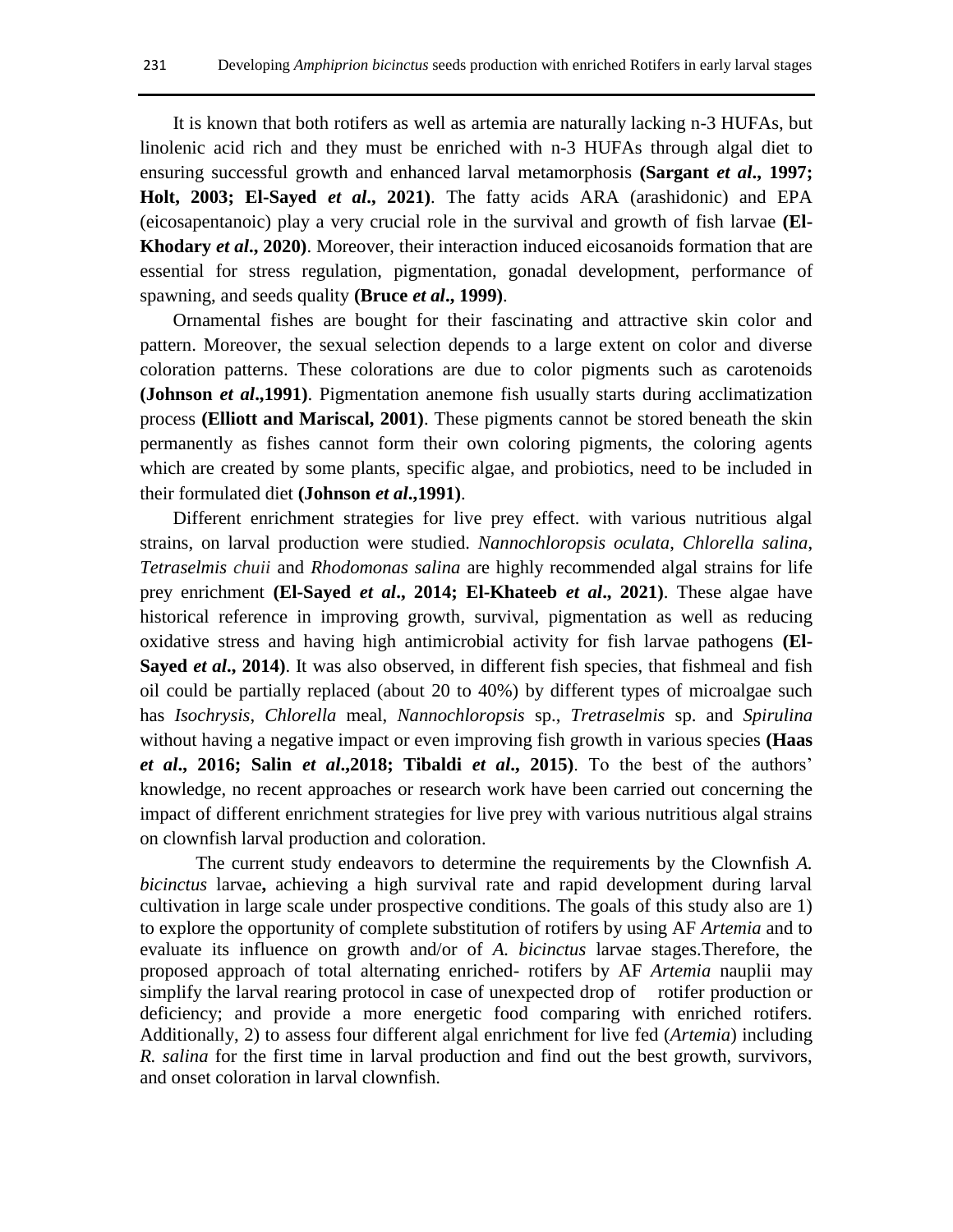#### **MATERIALS AND METHODS**

#### **1. Brood stock maintenance**

The brood stock was delivered to the Marine Aquarium of the National Institute of Oceanography and Fisheries, Alexandria branch five months pre-spawning season (in April). The brood stock was reared in a square fiber-glass tank of 750L volume with association laterally to their symbiotic anemone *Heteractis magnifica*, *H. crispa*, *H. aurora* and some rocks which are considered to be the substratum of spawning as described in **Abou Shabana and Helal (2006)**. The Brooders were bred in the same tanks where they were stocked in the first day of delivery that controlling the water quality as recommended condition for successful rearing that were described in **Abou Shabana and Helal (2006)** and **Helal and Abou Shabana (2008)** throughout the study period. Under the same conditions the fish spawned by a rate 2.4/month that usually decreased gradually with ending spawning season. About 350-400 embryos were grouped and were subjected to the parental care throughout the whole embryogenesis period. Hatching usually occurred, at 28 °C, 144 h after fertilization. An hour prior hatching, the rock or the substratum with the egg patch was stocked in 50 L larval raising tank provided by the similar physicochemical conditions of the parent tanks. An air stone was fixed close to the rock and the egg patch was placed in darkness for approximately 50 min. With ending this period hatching occurred. The hatchability ratio for the attained clutches was recorded 94±3%.

### **2. Experimental design**

After the hatching, in experiment (1) the larvae were divided into two groups (stocked in  $100 \pm 5$  larvae per tank, in triplicates each) in 50 L glass aquaria as follows in (Table 1), first experiment; group A: EROT fed enriched rotifers (*Brachionus plicatilis*) (10 ind/mL) with control *Nannochloropsis oculata* (as marine hatchery NIOF protocol) whereas group B: AF Art., fed AF 430 *Artemia* nauplii (Source: Inve Technologies, Belgium) (5 ind/ml) from day 1 to day 7 DAH. Starting from day 8 DAH, experiment (2) was applied containing Group C larvae (the rest larvae group that fed only on AF *Artemia* nauplii) that intern was divided into 4sub-groups  $C1, C2, C3 \& C4$  according to the enrichment algal strain for the second experiment as shown in table (1): Group C *Artemia* meta nauplii (EG brand) were enriched with *N. oculata* (for feeding Group C1) as control group, *Chlorella salina* (for feeding group C2) whereas, *Tetraselmis chuii* and *Rhodomonas salina* (for feeding Groups C3&C4), respectively. The water exchange was applied by gentle replacement ten times a day in the larval tanks by a dripping system. Moreover, the sides of the tanks were provided with black panels as covers to diminish light reflection, while the phytoplankton addition, as a green water technique, was used at an approximately maximum density (50.000 cells/mL) according to the algal strain; in order to condition the tank from day 7 to metamorphosis as described by **(Palmer** *et al***., 2007)**.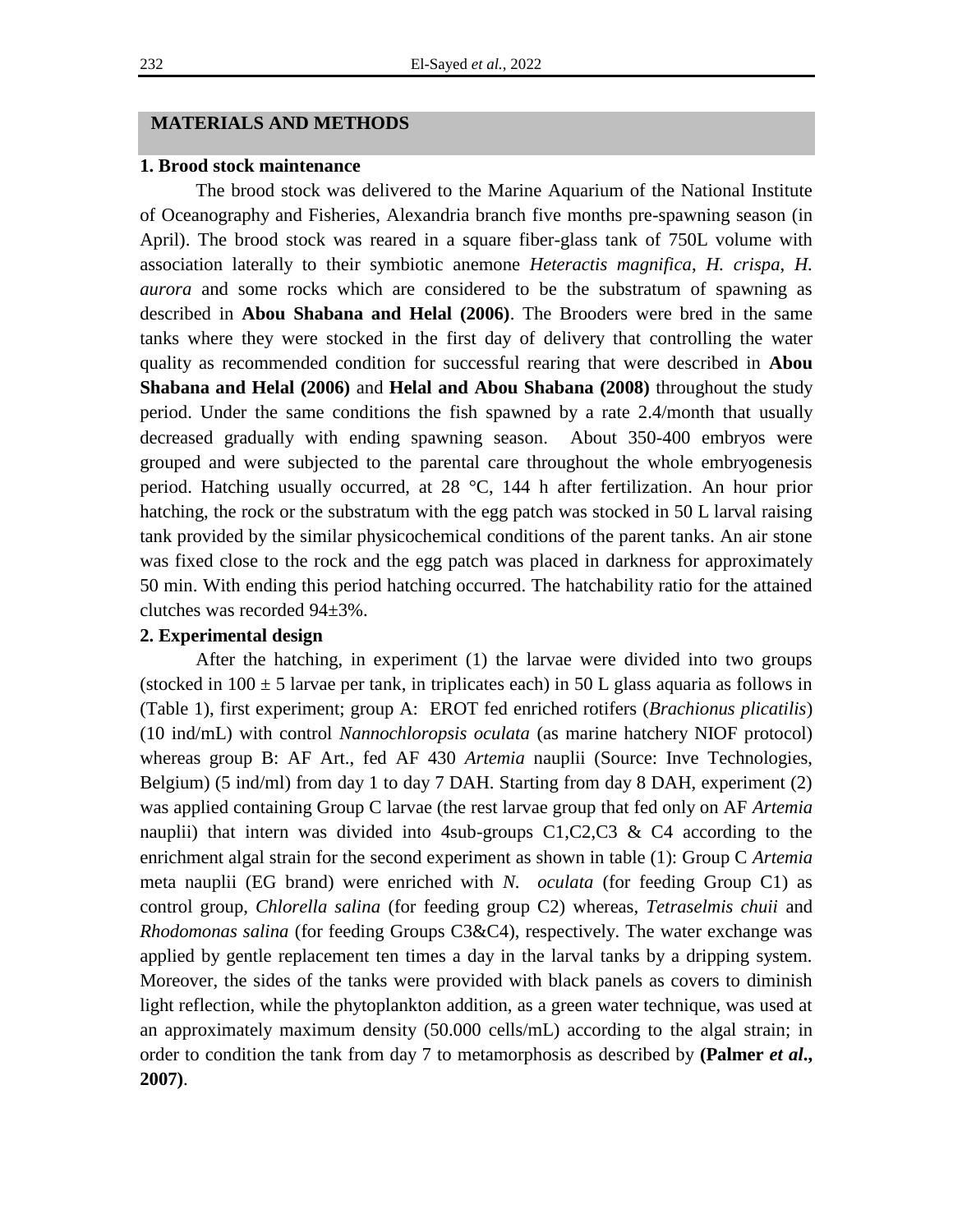#### **3. Larval sampling**

At the end of each experiment sampling was performed at the morning prior to larval feeding for each treatment. Ten specimens were taken for morphometric analysis (total length (TL) and body weight). Larval length (a Stereomicroscope at a magnification of 0.67 to 3.5  $\times$  10 while for the longer ones than 5 mm the ruler was used) and larval population (by counting larvae at end of each experiment). The larvae were irregularly sampled  $(n = 10)$  and measured at 1st DAH (first feeding), at 7th DAH (completion of 2 feeding strategies) and after 21 DAH (prior to weaning period) to assess growth and survivors in the different trials.

## **4. Live food preparation**

*N. oculata*, *C. salina*, *T. chuii* and *R. salina* were maintained in carboys (20 L) using Conway medium (commercial ingredients) following standard protocols of **El-Sayed** *et al***. (2014), El-Khateeb** *et al***. (2020)** in enriched seawater at 25°C. *N.oculata* was added to the larvae tanks and used as food for the rotifers enrichment as recommended in the marine hatchery of NIOF and majority of marine hatchery protocols. L-type rotifer (*Brachionus plicatilis*) was mass produced for the  $1<sup>st</sup>$  experiment by culturing in 500L tanks by using baker yeast and *N. oculata* alga then enriched in separate tanks using *N. oculata* only for about 2-3 hrs before feeding to the larvae. Then filtering by a sea water to rinse enriched rotifers through cloth of 55μm mesh. Then part of it was used for feeding the larval rearing tanks, while the other part of rotifer was kept at 10–12 °C for maximum 8 h in 30L fiber glass tanks for extra feeding with addition of *N. oculata* at a density of  $7 \times 10^6$ cells/ml in order to provide ideal nutritional quality.

AF-brand *Artemia* cysts (Source: INVE Aquaculture SA, Belgium) were sterilized and raised at  $28-30$  °C in 30 g/L seawater under continuous illumination condition and vigorous aeration **(Lavens and Sorgeloos, 1996)**.

## **5.** *Artemia* **Enrichment**

EG-brand *Artemia* cysts (Source: Great Salt Lake USA, INVE Aquaculture SA, Belgium) were chosen for the second experiment that were sterilized and hatched as described by **Lavens and Sorgeloos (1996)**. Then the metanauplii were enriched with different algal enrichments (*N. oculata*, *C. salina, T. chuii* and *R. salina*) which maintained at their appropriate culture conditions as described above in continuous cultures which harvested at the end of the exponential phase. The enrichment protocol and the green water technique were applied following **El-Sayed** *et al***. (2014)** and **El-Khodary** *et al***. (2020)**.

#### **6. Fatty acids determination**

After enrichments, *Artemia* metanauplii were rinsed with filtered seawater and were concentrated in small containers then put in storage at-80°C till further analysis. Total lipids were separated from the enriched Artemia by applying **Bligh and Dyer (1959)** method and the analysis of fatty acid was done using gas liquid chromatography (GC-QqQ/MS triple Quade) analysis system (Agilent Technologies Inc., USA) according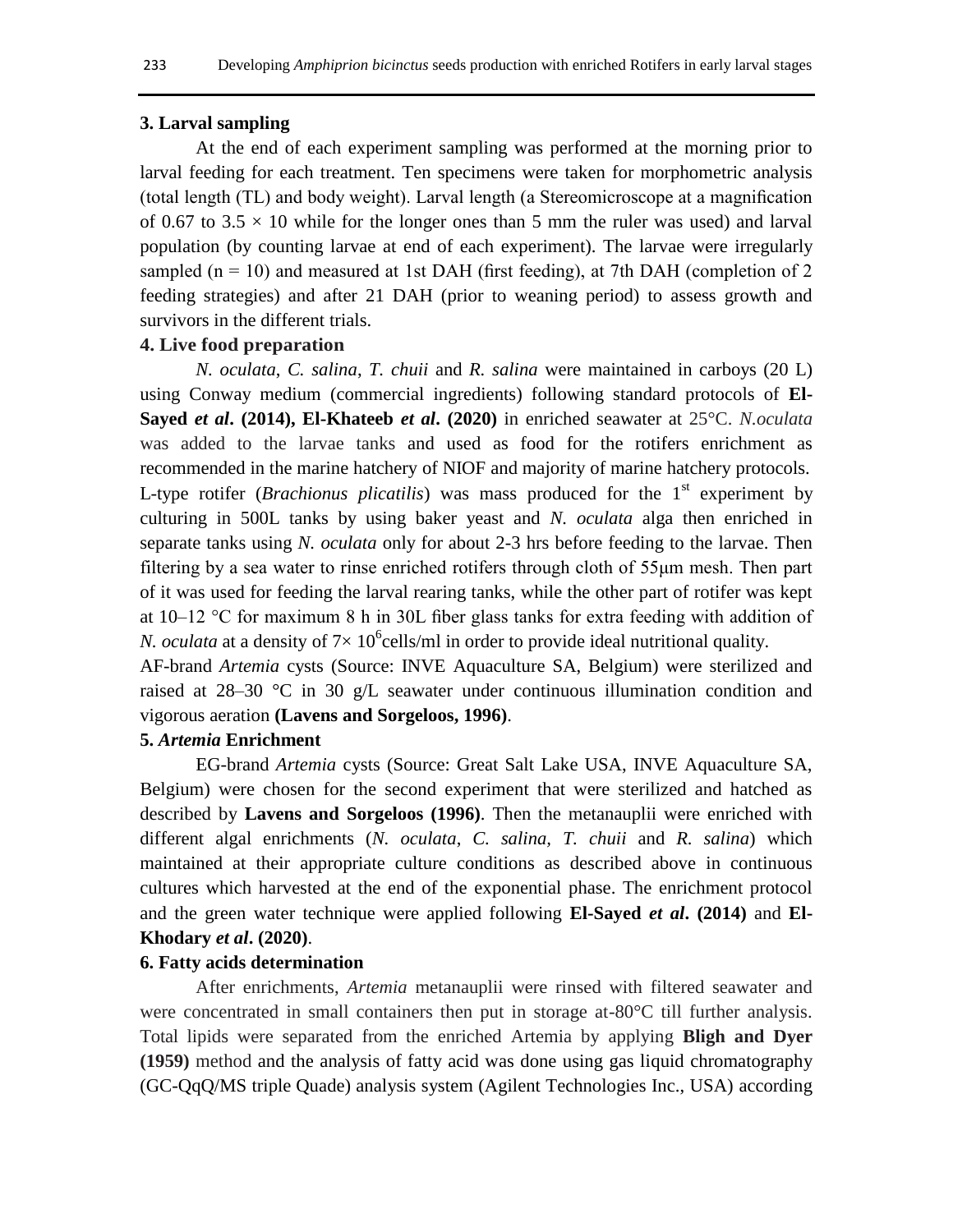to the standard protocol defined in **Doan** *et al***. (2011)** and were estimated in mg/L dry weight then calculated individually as a fraction of the total fatty acids.

#### **7. Evaluation of prey size with larval mouth opening**

The sizes of rotifer loricae were detected as described by **Fu** *et al.* **(1991)** as well as AF *Artemia* nauplii at hatch, in addition to fish larval mouth opening were evaluated under a microscope to assess and check for live feed intake by *A. bicinctus* larvae 1<sup>st</sup> feeding. Feeding capture rate was determined by investigating 20 Clownfish newly hatched larvae collected randamly at the  $1<sup>st</sup>$  feeding day as test before trying at larval tank.

#### **8. Statistical analysis**

For the first experiment, deferences between growth (length &weight) and survival of *A. bicinctus* means of the two experimental groups (a and b) were compared by student's Ttest. For the second experiment, feeding incidence, growth performance, survival of *A. bicinctus* among the treatments, also fatty acid content of *Artemia* enriched with different treatments were verified for significance differences (P<0.05) using One-way ANOVA, Differences were considered significant at 0.05 probability level. Comparing of means done using Duncan's multiple range test (DMRT) **(Zar, 1999)**. All statistical assessments were achieved with SPSS 20.0 software.

#### **RESULTS**

# **1. Size suitability and digestibility of AF** *Artemia***, growth and survival of** *A. bicinctus* **larvae**

In the first trial*,* the NEH *A. bicinctus* length varied from 4.49 to 5.27 mm with a mean of  $5.0 \pm 0.16$  mm, having a mouth opening sized  $523.0 \pm 4.7$  µm. The newly hatched AF *Artemia* ranged between 387.5-411.6 μm in length with an average of 399.55  $\pm$  0.2 μm, while the rotifer loricae ranged between 100.0  $\pm$  3.0 μm and 150.0  $\pm$  4.0 μm. However, AF *Artemia* nauplii were surpassed rotifers in size, they were more fitting and early detectable in the larval digestive tract approving their ingestion. For the growth of *A. bicinctus,* at the end of 7 DAH results showed that no significant (*P*<0.05) was detected amongst group A and group B for larval growth and survival in Table (2). Comparing to larval total length and weight by T test displayed that no significant growth differences were observed for larvae fed with AF *Artemia* or enriched rotifer *B. plicatilis*after 7 days of experiment. Also, survival of *A. bicinctus* displayed no significant difference between groups A and B when compared by T test as shown in Table (2).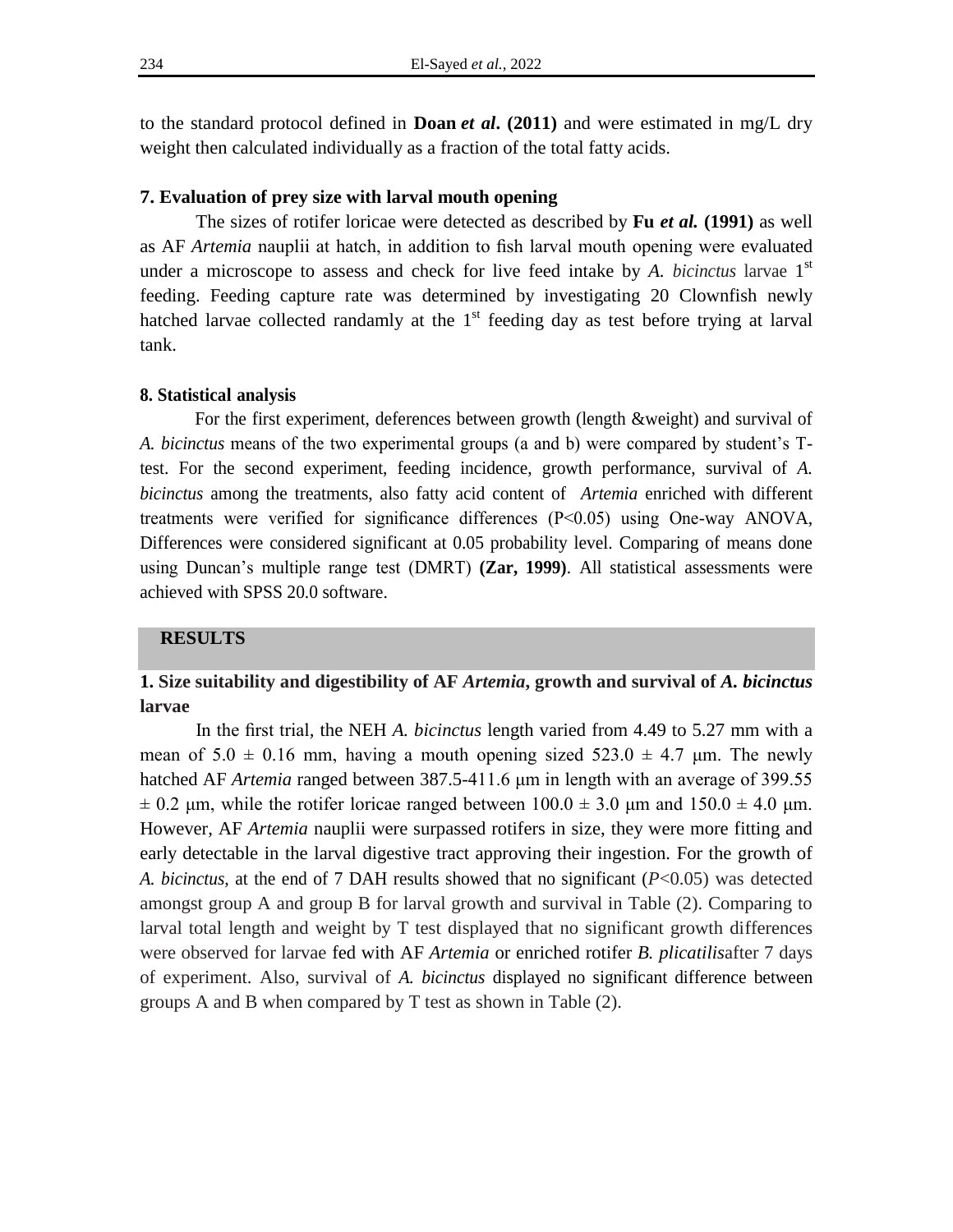| <b>Groups</b>    | $(1-7)$ DAH                                  | <b>8 DAH</b> to metamorphosis                                                 |  |  |
|------------------|----------------------------------------------|-------------------------------------------------------------------------------|--|--|
| Exp.1            |                                              |                                                                               |  |  |
| Group A          | Fed with EROT (10ind/ml)                     |                                                                               |  |  |
| Group B          | Fed with AFArt (5ind/ml)                     |                                                                               |  |  |
| Exp.2<br>Group C | Ended with feeding AF Art<br>$(3-5ind/ml)$ . | Fish fed with <i>Artemia</i> nauplii at Instar 2<br>enriched with N. oculata. |  |  |
| C <sub>1</sub>   |                                              | Fish fed with <i>Artemia</i> nauplii Instar 2<br>enriched with C. salina.     |  |  |
| C <sub>2</sub>   |                                              |                                                                               |  |  |
|                  |                                              | Fish fed with <i>Artemia</i> nauplii Instar                                   |  |  |
| C <sub>3</sub>   |                                              | 2enriched with T. chuii                                                       |  |  |
| C <sub>4</sub>   |                                              |                                                                               |  |  |
|                  |                                              | Fish fed with Artemia nauplii Instar                                          |  |  |
|                  |                                              | 2enriched with R. salina                                                      |  |  |

**Table 1. Feeding Regimes schedules for the two experiments**

Group (A) EROT: fish fed with enriched rotifer

Group (B) AF Art: fish fed with newly hatched AF *Artemia*

Group (C) Art: fish fed with enriched *Artemia* metanuplii EG

**Table 2. Growth and survival of newly hatched** *A. bicinctus* **fed with AF** *Artemia* **(AF Art) and enriched rotifer** *B. plicatilis* **(EROT)** 

| <b>Treatment</b> | <b>Initial length</b><br>1st DAH | <b>Final length</b><br>at 7 DAH<br>(mm) | <b>Initial weight</b><br>$1st$ day<br>feeding<br>(mg) | <b>Final weight</b><br>At 7 DAH<br>(mg) | <b>Survival</b><br>(%) |
|------------------|----------------------------------|-----------------------------------------|-------------------------------------------------------|-----------------------------------------|------------------------|
| <b>AF Art</b>    | $5.4 \pm 0.14$                   | $8.3 \pm 0.6$                           | $40 + 0.25$                                           | $60.5 \pm 0.45$                         | $71.7 \pm 11.1$        |
| <b>EROT</b>      | $5.4 \pm 0.16$                   | $8.1 \pm 0.6$                           | $40 \pm 0.23$                                         | $60.0 \pm 0.46$                         | $68.9 \pm 12.3$        |

Values presented as mean $\pm$ S.E, data compared for the two experimental groups by T-test ( $P$ <0.05).

## **2. Growth, survival and pigmentation of** *A. bicinctus* **larvae fed on algal enriched EG** *Artemia*

For the second experiment, the enrichment by four different microalgae from 8 DAH till 21 DAH highlighted that Larvae of initial weight (60mg) fed with *R. salina* enriched *Artemia* (C4) reached the highest weight of 111.06 ± 0.2 mg, than *N. oculata* (C1) with a weight of  $106.9 \pm 1$  mg (Table 3). The same trend was observed for the total final length among treatments.

The Survival percentage of *A. bicinctus* revealed that *R. salina* enriched with *Artemia* (C4) indicated the greatest survival of 80 %, after that *N. oculata* (C1) with 75% then *T. chuii* (C3) 70 % and lowest survival (68 %) by *C. salina* (C2) as shown in (Table 3).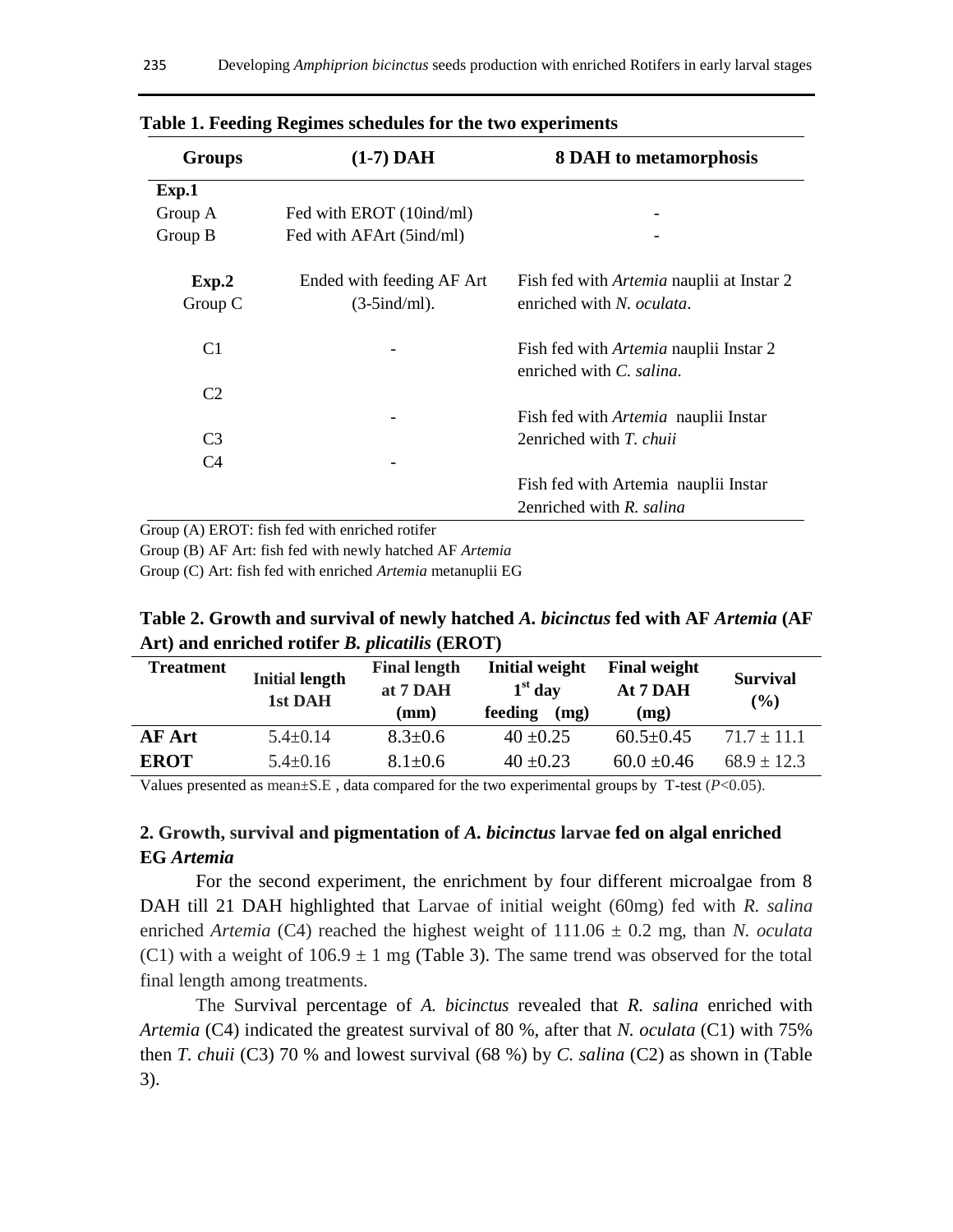The larvae growth after 21 DAH for different treated groups is demonstrated in Table (3). Larvae fed with *R. salina* enriched *Artemia* (C4) exhibited the maximum weight gaining (51.06 ± 1 mg) followed by larvae fed with *N. oculata* enriched *Artemia*  (C1) (46.92 ± 1.0mg) whereas *T. chuii* and *C. salina* enriched *Artemia* recorded the lowest values (38.74  $\pm$  0.4 & 33.21  $\pm$  0.04mg, respectively). These results matched with the same trends of data obtained for length gain and SGR % as shown in Table (4). Otherwise, the days number elapsed for the onset pigmentation (*i.e.,* the starting time in which the first pigmentation characteristic of the species appeared) was reported for larvae fed with various enriched diets. It was noticed that in *R. salina* enrichment, first *A. bicinctus* larvae pigmentation appeared after 3days of experiment (11DAH), while it took 3-4 days (11-12 DAH) in *T. chuii* treated larvae, whereas it extended to 4-5 days (12-13 DAH) & to 5-6 days (13-14 DAH) in fish fed *N. salina* and *C. salina* enriched *Artemia* respectively (Table 4). Also Table (4) displays the number of days taken to show early signs of metamorphosis according to different enriched diets. *R. salina* treatment took only 9 days (17 DAH), subsequently 10 days (18DAH) in *N. salina* and got a longer time in larvae fed with *T. chuii* and *C. salina* enriched *Artemia*.

**Table 3. Growth and survival of** *A. bicinctus* **larvae at different microalgal species treatments at optimum water rearing conditions form 8- 21 days after hatch (DAH)** 

| <b>Diet</b>          | Temp             | Salinity             | 핌            | ច្ច<br><u>ន</u><br>ಕ<br>。<br>Z | weigh<br>$\mathbf{a}$<br>토<br>Initial | weigh<br>mg<br><b>a</b><br>闰                     | eng<br>ਛੇ<br>Initial<br>트        | Lengt<br>mm<br><b>Final</b>                                | rate<br>(9/6)<br>$\overline{\mathbf{R}}$<br>ius<br>Sur |
|----------------------|------------------|----------------------|--------------|--------------------------------|---------------------------------------|--------------------------------------------------|----------------------------------|------------------------------------------------------------|--------------------------------------------------------|
| N.oculata            | $27+1$           | $36\pm2$             | 7.76         | 100                            | $60\pm0.45$                           | $106.92 \pm 0.2^b$                               | $8.4 \pm 0.36$                   | $13.8 \pm 0.43^b$                                          | $75.0{\pm}2.9^b$                                       |
| C.salina             | $27+1$           | $36\pm2$             | 7.76         | 100                            | $60\pm0.43$                           | $93.12 \pm 1.1$ <sup>c</sup>                     | $8.4 \pm 0.35$                   | $12.3 \pm 0.54$ <sup>d</sup>                               | $68.0 \pm 2.7$ <sup>d</sup>                            |
| T. chuii<br>R.salina | $27+1$<br>$27+1$ | $36\pm2$<br>$36\pm2$ | 7.85<br>7.87 | 100<br>100                     | $60\pm0.48$<br>$60\pm0.44$            | $98.74 \pm 1.8^b$<br>$111.06 \pm 0.2^{\text{a}}$ | $8.4 \pm 0.33$<br>$8.4 \pm 0.37$ | $12.9 \pm 0.45$ <sup>c</sup><br>$14.1 \pm 0.56^{\text{a}}$ | $70.0 \pm 4.3$ °<br>$80.0 \pm 2.4^{\circ}$             |

Values (mean  $\pm$  SE), not the same super script letters within the same column are significantly different ( $P$ <0.05)

**Table 4***.* **Growth performance, onset pigmentation and initial metamorphosis stages (days from experiment start) of** *Abicinctus* **fed EG** *Artemia* **enriched with** *N. oculata***,**  *T. chuii***,** *C. salina* **and** *R. salina* **for the period from (8- 21) DAH.**

| <b>Enrichment</b><br>media       | Weight gain<br>(mg) | Length gain<br>mm) | SGR% | <b>Pigmentation</b><br>(days) | <b>Metamorphosis</b><br>(days) |  |
|----------------------------------|---------------------|--------------------|------|-------------------------------|--------------------------------|--|
| N. oculata                       | 46.92               | 5.4                | 4.13 | $4 - 5$                       | 10                             |  |
| C. salina                        | 33.12               | 3.9                | 3.50 | $5-6$                         | 12                             |  |
| T. chuii                         | 38.74               | 4.5                | 3.11 | $3-4$                         |                                |  |
| R.salina<br>$\sim$ $\sim$ $\sim$ | 51.06<br>$\sim$     | 5.7                | 4.40 |                               | Q                              |  |

*SGR:* specific growth rate

After hatching, *A. bicinctus* larvae measured about 5.0 ±0.16mm in total length with a minor yolk sac, translucent body displaying one single fin fold; also the mouth was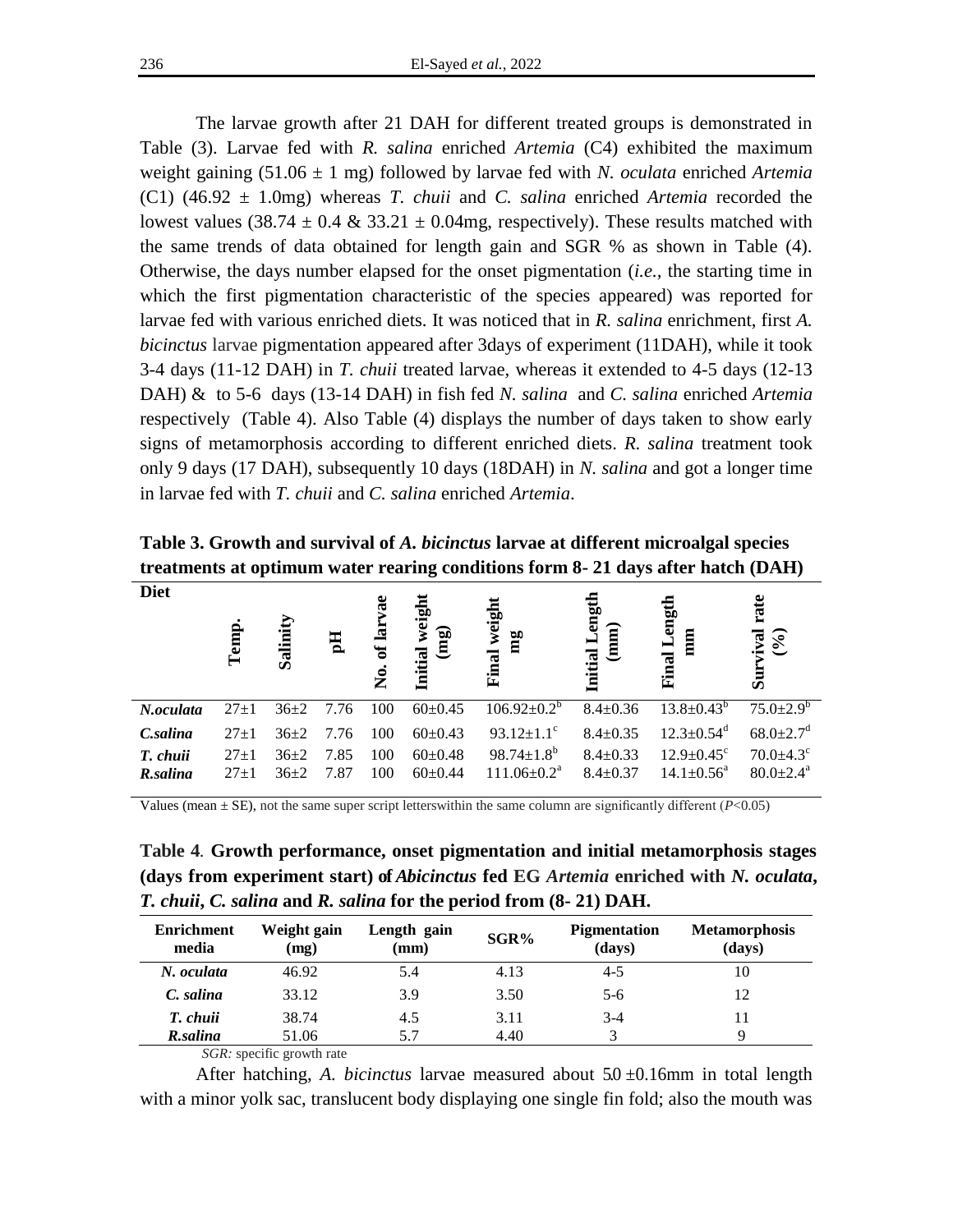opened and dispersed pigmentations were detected on the body with increasing strength on the line along the vertebrae (lateral line) and close to the gut area (Figure 1a). At 8 DAH pigmentation was significantly observed on head and gut areas, fin fold disappeared progressively and distinct anal, dorsal, and pelvic fin rays were observed (Figure 1b). Larvae pigmentation by the end of second trial (21 DAH) was greatly affected by the type of algal enrichment. *A. bicinctus* larvae fed with *N. oculata*enriched *Artemia* (C1 group) body were faint yellow in color with faint black on the fins, white bands are clear and sharp (Figure 1c). *A. bicinctus* larvae fed on *C. salina* enriched *Artemia* (C2 group) were transparent with faint white bands and caudal fin was transparent with no black color spot (Figure1d). *A. bicinctus* larvae fed with *T. chuii* enriched *Artemia* (C3 group) were very faint in color but white band were clear, caudal fin is transparent with no black color (figure1e). pigmentation of *A. bicinctus* fed with *R. salina* enriched *Artemia* (C4 group) displaying the best coloration comparing to the other three treatments; two white bands broadened and appear clear (one on the opercula region near the eye and other white band in central of the body just next to the dorsal fin, also black color appeared on dorsal and caudal fins and on head above the eye, larvae were predominantly yellow-orange in color (Fig.1f).



(a) Newly hatched larva day zero with (Magnification X 3.5)



(c) Larva of *A.bicinctus* 21 days after hatching *N.oculata* (magnification X 1.5)



(b) Larva of *A. bicinctus* 8 days after hatching in fed AF *Artemia* nauplii (magnification x 2.5)



(d) Larva of *A.bicinctus* 21 days after hatching fed with *C. salina*-enriched artemia (magnification X 1.5) showing onset pigmentation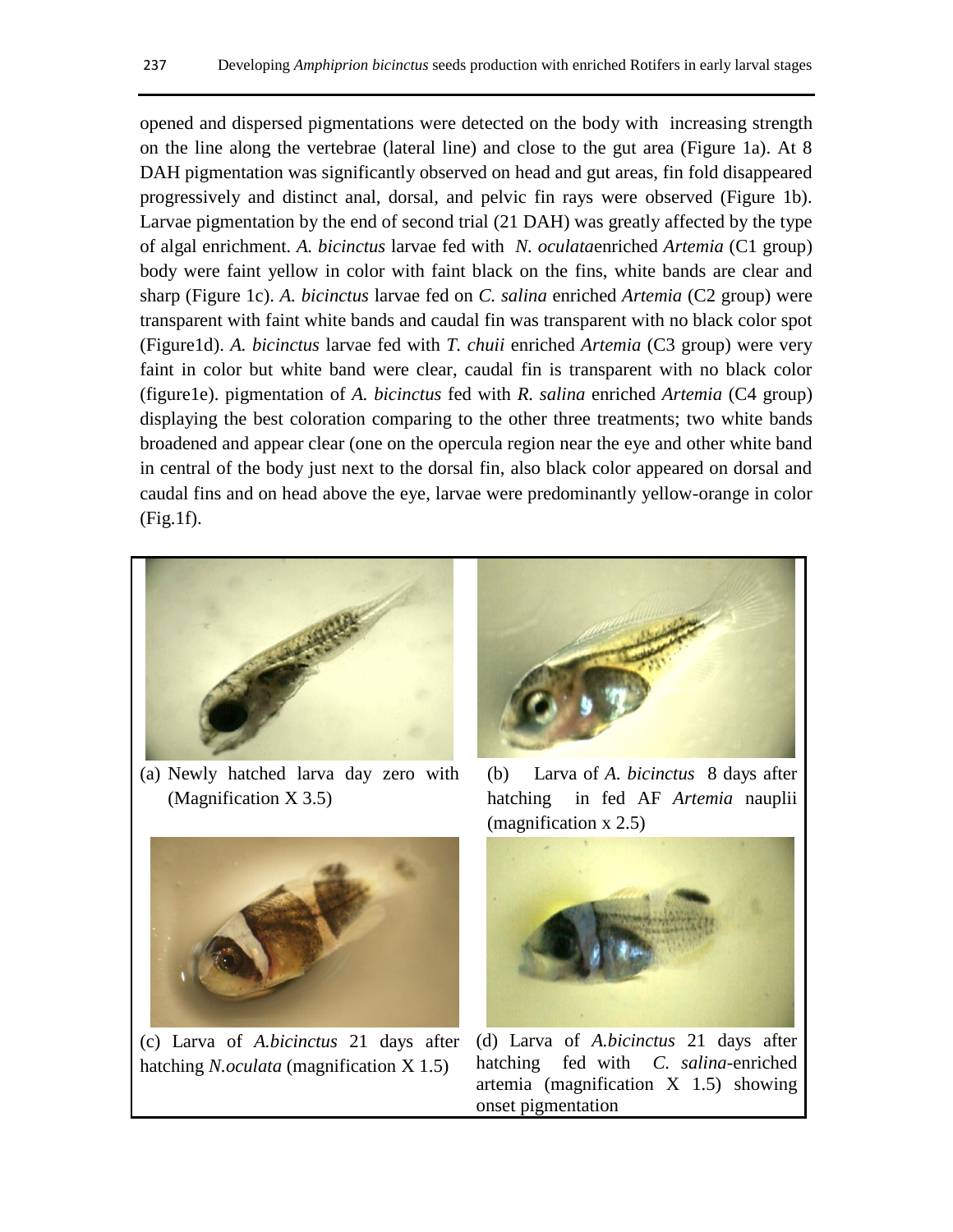

(e)Larva of *A.bicinctus* 21 days after artemia (magnification X1.5)



hatching fed with *T. chuii* –enriched hatching fed with *R. salina* enriched (f) Larva of *A.bicinctus*21 days after artemia (magnification X1.5)

#### **3. Fatty acid profile of the enriched Artemia (EG)**

The Fatty acid composition of EG *Artemia* metanauplii enriched with *N. oculate*  (NEA), *T. chuii* (TEA), *C. salina* (CEA) and *R. salina* (REA) is given in Table (5). The enrichment effects on fatty acids contents revealed highly significant levels  $(p<0.01)$ among the different treatments. As depicted in the Table the results showed the highest contents of total unsaturated fatty acids, HUFA, PUFA and n-3 levels as well as EPA/AA ratios in REA followed by TEA whereas CEA registered zero ratio due to the absence of EPA in *C. salina* profile. The data also declared that DHA/EPA ratio in particular was high in REA and NEA treatments  $(0.2 \pm 0.1 \& 0.14 \pm 0.02)$ , respectively). Simultaneously TEA and CEA recorded no value due to lacking of DHA fatty acid in *T. chuii* and *C. salina* and in *Artemia* EG itself.\

| Enrichments $\sum_{\text{Unsaturated}}$ HUFA PUFA n-3 DHA/EPA EPA/AA |                                                                                                             |  |                                                               |  |
|----------------------------------------------------------------------|-------------------------------------------------------------------------------------------------------------|--|---------------------------------------------------------------|--|
| N. oculata                                                           | $45.22 \pm 1.2^b$ $20.48 \pm 0.3^d$ $25.54 \pm 0.3^c$ $17.3 \pm 4.30^c$ $0.14 \pm 0.02^b$ $2.72 \pm 0.28^c$ |  |                                                               |  |
| <i>C.salina</i>                                                      | $46.74 \pm 1.1^b$ $22.03 \pm 0.6^c$ $24.71 \pm 0.2^d$ $8.9 \pm 3.60^d$                                      |  |                                                               |  |
| <i>T.chuii</i>                                                       | $63.20 \pm 0.8^a$ $28.0 \pm 0.4^a$ $35.2 \pm 0.4^b$ $34.2 \pm 0.03^b$ -- $8.23 \pm 0.20^b$                  |  |                                                               |  |
| R.salina                                                             | $62.90 \pm 1.8^{\text{a}}$ 26.8 $\pm$ 0.2 <sup>b</sup>                                                      |  | $36.1\pm0.8^a$ $34.5\pm0.20^a$ $0.20\pm0.10^a$ $8.9\pm0.40^a$ |  |

**Table (5). Grouping for total fatty acid fractions of** *Artemia franciscana* **(EG)enriched with various diets (% of total fatty acid)**.

values (mean  $\pm$  SE) with different superscript letter swithina column are significantly different  $(P<0.01)$ . The individual fatty acid is expressed as the percentage of total identifiable fatty acids**.**

Σ Unsaturated = total unsaturated fatty acids; AA= Arachidonic acid 20:4 (n−6); EPA= Eicosapentaenoic acids (C20:5); DHA= Docosahexaenoic acid (C22:6); HUFA= Highly Unsaturated Fatty Acids (monounsaturated fatty acids in particular); PUFA=Poly Unsaturated fatty acids;n3=Omega-3 fatty acids.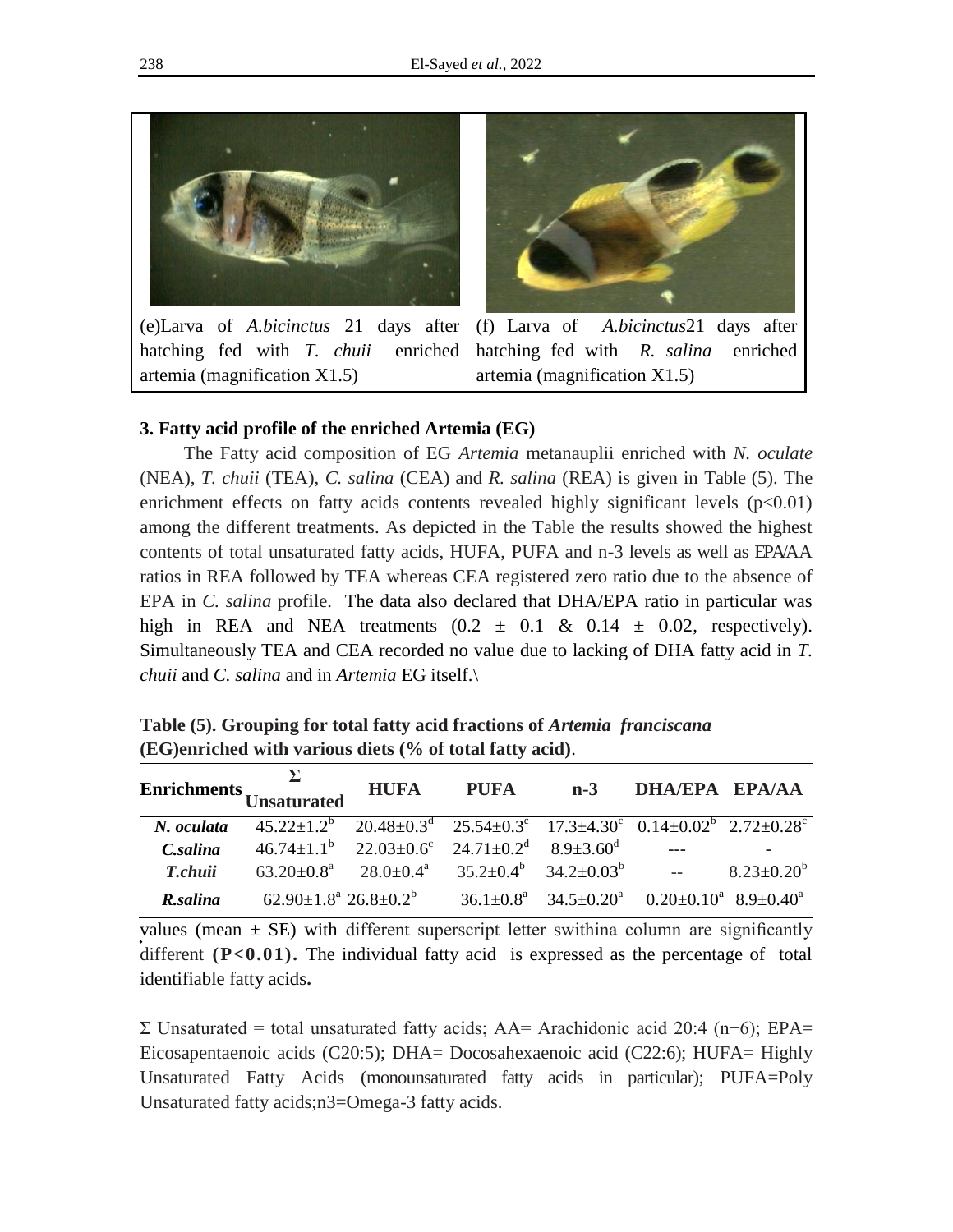#### **DISCUSSION**

The current study attempts to set up the best necessities by the clown fish *Amphiprion bicinctus* attaining a better survival and developmental signs during cultivation in the captive laboratory conditions**.**

The present study demonstrated that *A. bicinctus* larvae at hatch having initial total length of  $5.0 \pm 0.16$  mm with a mouth opening of  $523.0 \pm 4.7$  µm, were eligible to ingest the newly hatched (NEH) AF *Artemia* of  $399.55 \pm 0.2$  µm in length, proposing that AF *Artemia* is suitable to fed NEH of *A. bicinctus* replacing enriched rotifer (EROT) with no significant impact on growth or survival till 7 DAH. The mouth of Clownfish was well developed in hatched larvae or within few a hours after hatching, according to **Madhu** *et al***. (2013)**. Clownfish *Amphiprion percula* NEH larvae had a length ranging from 3.2 to 3.6 mm with mouth an opening ranging from 300 to 400 μm and were able to start the first feeding. Moreover, redhead dottyback**,** *Pseudochromis dilectus* started first exogenous food at (10 -12) hours after hatch **(Madhu** *et al***., 2016)**. As well as for *A.bicinctus*, the NEH larvae had well developed tail fins and started to manipulate food from water just after few hours after hatching as the mouth opened within six hrs. after hatching **(Abou Shabana and Helal, 2006)**. For black *Amphiprion ocellaris,* yolk sac exhaustion took place around  $(5 - 7)$  hrs.) after-hatch and NEH larvae displayed well developed mouth **(Raheem** *et al***., 2021)**. In settlement with our results, **Nhu** *et al***. (2009)** recommended that cobia larvae can intake and assimilate AF *Artemia* since first feeding. Moreover, changing EROT as starter meal for cobia larvae by using AF *Artemia* has very little influence on increase through eight DAH and seems to reflect no significance impact on seed quality or on growth as well as survival by 18 DAH. Similarly, the mouth size of the seabass, *Dicentrarchus labrax* larvae is wide enough to match brine shrimp nauplii at first feeding and these larvae do not need the small rotifers as first prey**,** in contrasting sea bream–hatcheries cannot dispense producing rotifer as initial feed **(FAO, 1999)**. Additionally, AF *Artemia* can be introduced to sole, *Solea senegalenesis* larvae directly pre-hatching and it can induce a good feeding response due to its bright color **(Sá, 2016)**. Although, AF *Artemia* has high cost compared to the EG strain, it possesses high HUFA content at hatching without needing further enrichment **(Sá, 2016)**. The effective use of AF *Artemia* instead of rotifer at early life of *A.bicinctus* launches an opportunity to facilitate its larval rearing handling and reduce the live food scaling up expenses**.**

In the present work, *Artemia* enrichment by four different microalgae indicated the *R. salina* enrichment comparing to the other three microalgae, significantly increased the length, weight and survival of *A.bicinctus* larvae by the 21 DAH. Moreover, *Rhodomonas salina* accelerated pigmentation and metamorphosis. To the best of the authors knowledge, this is the first time to use *R. salina* enriched *Artemia* to fed ornamental fish.

Microalgae biomass considered as valuable feed substitute as it contains low to medium protein levels (about 43 -60% of dry matter), depending on species, culture and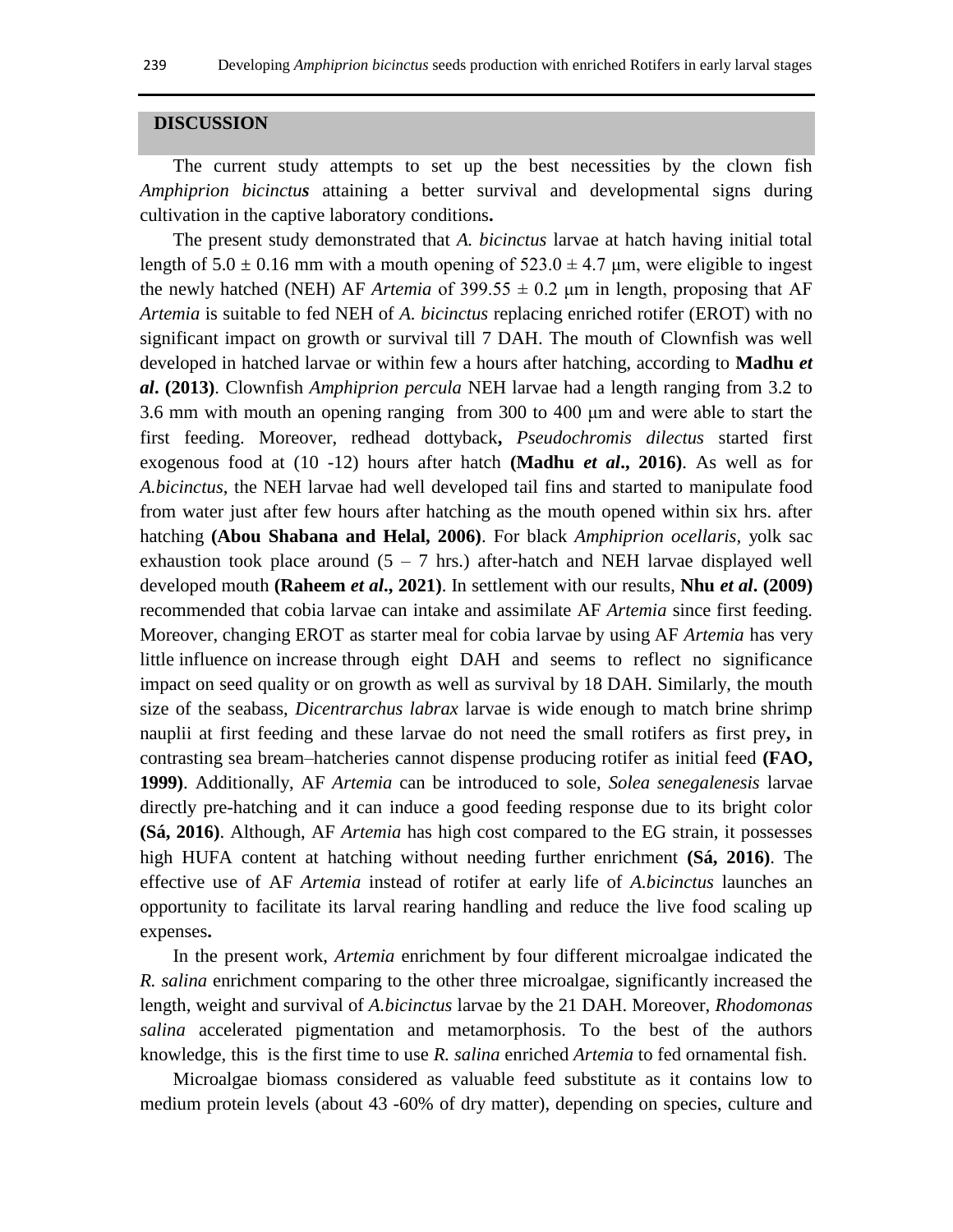harvesting conditions **(Becker, 2007; Biller and Ross, 2011)**. In addition, microalgae are considered a main source of protein and lipids and are rich in natural carotenoids that act as a natural coloring agent **(Gouveia** *et al***., 2006).**

Using of *Rhodomonas* sp. for live fed enrichment in combination with other microalgae achieved best larval growth and survival **(Seixas** *et al***., 2010)**, *Rhodomonas* sp was used for DHA enrichment **(Dhert** *et al***., 2001)**. Previous work on molluscs filtration have proven that *R. salina* constitutes highlighted food quality for *Crassostrea gigas* spat **(Brown** *et al***., 1998)**, and increases culture productivity and induces the metamorphosis rate of *Pecten maximus* when used as an enrichment against other "standard" algae used in hatcheries **(Tremblay** *et al***., 2007)**.

In the present work, enrichment by microalgae *N. oculata* was the second significant effective algal enrichment after *R. salina*, *N. oculate* enrichment increased the length, weight and survival, accelerated pigmentation and metamorphosis of *A.bicinctus* larvae but with less significance compared to *R. salina*. In marine ornamental fish larviculture, live microalgae *N. oculata* is frequent options of microalgae for producing greenwater circumstance **(Olivotto** *et al***., 2006; Baensch and Tamaru, 2009; Leu** *et al***., 2009; Olivotto** *et al***., 2010; Moorhead and Zeng, 2011)**.

For Clownfish, *Amphiprion nigripes* larvae achieved high growth and the highest survival rate observed when fed on algae EROT more than those supplemented with poly unsaturated fatty acid **(Ajith Kumar** *et al***., 2012)**. Also, algae EROT attained larvae metamorphosed during range 15-17 days with taking parent coloration **(Ajith Kumar** *et al***., 2012)**. On the other hand, *Amphiprion ocellaris* shows positive results with the maximum survival, growth and the metamorphosis when fed EROT by n-3 PUFAs emulsion incorporated with ingredients (vitamin C, carotenoid, and antioxidant) than those fed on algae EROT. In rotifer, *B. plicatilis* algae have been used to match the omega 3 fatty acids like (EPA) and (DHA) by long term enrichment and feed the fish larvae on the next morning **(Agh and Sorgeloos, 2005)**. Better immunity and higher strength of the fish larvae have been significantly increased by feeding of algae EROT **(Ajith Kumar** *et al***., 2012)**. It was stated that larval mortality of Clownfish is mainly attributed to the non-availability of suitable size feed and to their nutritional deficiency via essential fatty acids especially on the 2nd and 7th DAH **(Ignatius** *et al***., 2001)**.

The main problem in rearing ornamental fish is the loss of color due to carotenoid deficiency in diets; therefore, the use of microalgae in fish diets has various benefits that make them an interesting ingredient to be included in fish nutrition especially in the ornamental market where the color is one of the limiting factors of the trade **(Morais, 2019)**. Nowadays microalgae are one of the most used sources of natural carotenoids. The harvesting time of microalgae can determine the desired color pigment that say if the desired color is green the harvest should be done very early whereas for orange-red, carotenogenesis phase must occure over time and harvesting must be performed for biomass on a late exponential **(Gouveia** *et al***., 2006)**. According to **Hekimoğlu** *et al***.**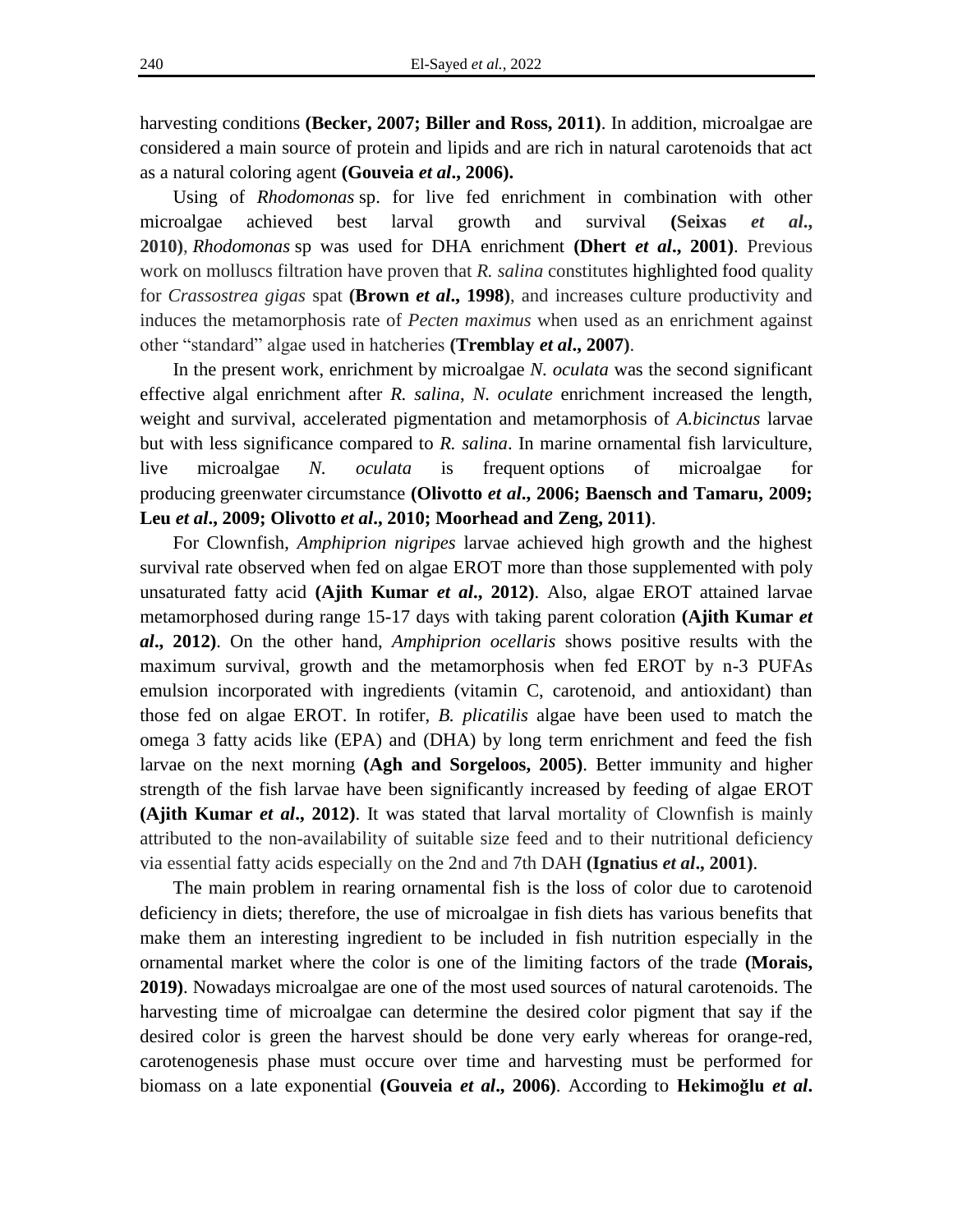**(2017)**, the addition of microalgae species such as *N. oculata*, *P. cruentum* and *Spirulina*  inclosing natural pigments agents to the feeds which maximize the total amount of carotenoids in Clownfish skin. Therefore, nutrition is a valuable tool to improve the quality of the reared ornamental fish **(Morais, 2019)**.

## **CONCLUSION**

In conclusion, it is feasible for *A.bicinctus* larvae ability to intake , assimilate and excrete AF Artemia starting from first feeding. Replacing EROT with AF *Artemia* as first feed has no effect on growth and survival by 7 DAH or a negative effect on larval quality, by 21DAH. The effective use of AF *Artemia* simplifies the larval rearing complexity for *A.bicinctus* fish, through lowering of labor costs for live food scaling up. Moreover, our study recommends the microalgae, *R. salina* for Artemia enrichment (EG)for the ornamental fish larvae, *R. salina* enrichment achieved the highest survival, growth, pigmentation and metamorphosis by 21 DAH*.* It is crucial to include microalgae in diets of ornamental fish to improve fish coloration, which is the most desired trait in the market.

#### **Acknowledgement**

The authors acknowledges the PI of the plan "Aquaculture and Quality maintenance potential of Red Sea Anemone Fish (*Amphiprion bicinctus*) with using different Reproduction, Nutritional and rearing trends for improving Market size large scale production", and appreciated funding from National Institute of Oceanography and Fisheries, NIOF, Egypt.

#### **REFERENCES**

- **Abou Shabana, N.M. and Helal, A.M.,** (2006)**.** Reproduction in captivity, brood stock rearing and embryology of the anemone fish *Amphiprion bicinctus* inhabiting the Red Sea. Egypt. J. Aquat. Rese., 32: 438-446.
- **Agh, N. and Sorgeloos, P.** (2005)**.** Handbook of protocols and guidelines for culture and enrichment of live food for use in larviculture. Artemia and Aquatic Animals Research Center, Urmia University.
- **Ajith Kumar, T.T.; Dhaneesh, K.V.; Vinoth, R., Ghosh, S.; Balasubramanian, T.and Shunmugaraj, T.** (2012)**.** Hatchery production of the clownfish *Amphiprion nigripes* at Agatti island, Lakshadweep, India. J. Environ. Biol., 33: 623-628.
- **Baensch, F.U. and Tamaru, C.S.** (2009)**.** Spawning and development of larvae and juveniles of the rare blue *mauritius angelfish*, *Centropyge debelius* (1988), in the hatchery. J. World Aquac. Soc., 40: 425–439.
- **Battaglene, S.C.; Morehead, D.T.; Cobcroft, J.M.; Nichols, P.D.; Brown, M.R. andCarson, J.** (2006)**.** Combined effects of feeding enriched rotifers and antibiotic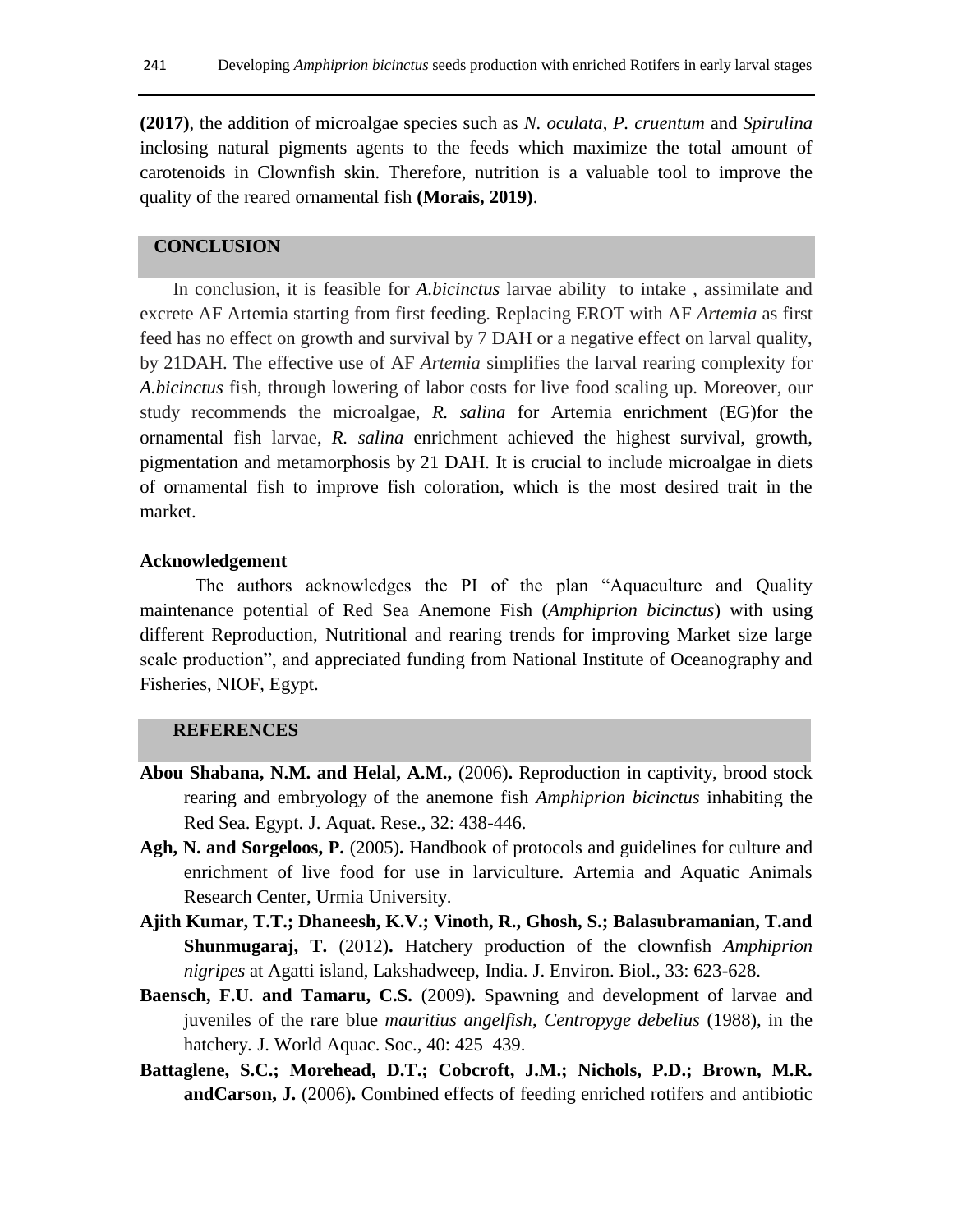addition on performance of striped trumpeter (*Latris lineata*) larvae. Aquac., 251: 456-471.

**Becker, E.W.** (2007)**.** Micro-algae as a source of protein. Biotechnol. Adv., 25: 207–210.

- **Biller, P. and Ross, A.B. (**2011)**.** Potential yields and properties of oil from the hydrothermal liquefaction of microalgae with different biochemical content. Bioresour. Technol. 102: 215–225.
- **Bligh, E.G. and Dyer, W.J.** (1959)**.** A rapid method of total lipid extraction and purification. The Canadian Journal of Biochemistry and Physiology 37 (8), 911– 917.
- **Brown, M.R.; McCausland, M.A. and Kowalski, K.** (1998)**.** The nutritional value of four Australian microalgal strains fed to Pacific oyster Crassostrea gigas spat. Aquac., 165: 281–293.
- **Bruce, M.; Oyen, F.; Bell, G.; Asturiano, J.; Farndale, B.M.; Carillo, M.; Zanuy, S.; Ramos, J. and Bromage, N.** (1999)**.** Development of broodstock diets for the European sea bass (*Dicentrarchus labrax*) with special emphasis on the importance of n−3 and n−6 highly unsaturated fatty acid to reproductive performance. Aquac., 177: 85-97.
- **Callan, C.K.; Burgess, A.I.; Rothe, C.R. and Touse, R.** (2018)**.** Development of improved feeding methods in the culture of yellow tang, *Zebrasoma flavescens*. J. World Aquac. Soc., 49: 493- 503.
- **Clegg, J.S.; Jackson, S.A.; Hoa, N.V. and Sorgeloos, P.** (2000)**.** Thermal resistance, develop- mental rate and heat shock proteins in *Artemia franciscana*, from San Francisco Bay and southern Vietnam. J. Experim. Mar. Biol. Ecol., 252: 85-96.
- **Conceição, L. E.C.; Yúfera, M.; Makridis P.; Morais, S. and Dinis M. T.** (2010)**.** Live feeds for early stages of fish rearing. Aquaculture Research 41: 613–640
- **Dhert, P.; Rombaut, G.; Suantika, G. and Sorgeloos, P. (2001). Advancement of** rotifer culture and manipulation techniques in Europe. Aquac., 200: 129-146.
- **Di Maggio, M.A.; Cassiano, E.J.; Barden, K.P.; Ramee, S.W.; Ohs, L.C. and Watson, C.A.** (2017)**.** First record of captive larval culture and metamorphosis of the Pacific blue tang, *Paracanthurus hepatus*. J. World Aquac. Soc., 48: 393- 401.
- **Divya, S.P.; Ajith, T.T.; Kumar, T.T.; Rajasekaran, R. and Balasubramanian, T.**  (2011)**.** Larval rearing of clownfish using Brachionus plicatilis rotifer as starter food. Sci. Asia. 37: 179-185.
- **Doan, T.T.Y.; Sivaloganathan, B. and Obbard, J.P.** (2011)**.** Screening of marine microalgae for biodiesel feedstock. Biomass Bioenerg., 35: 2534–2544.
- **Elkhateeb, W.A.; El-Sayed, H.S.; Khairy, H.M. and Daba, G. (2021). Algae therapy:** Highlights on the pharmaceutical potentials of algae. Pharm. Re.., 5(1): 000233.
- **El-Khodary, G.; Mona, M.M.; El-Sayed, H.S. and Ghoneim, A.Z.** (2020)**.**  Phylogenetic identification and assessment of the nutritional value of different diets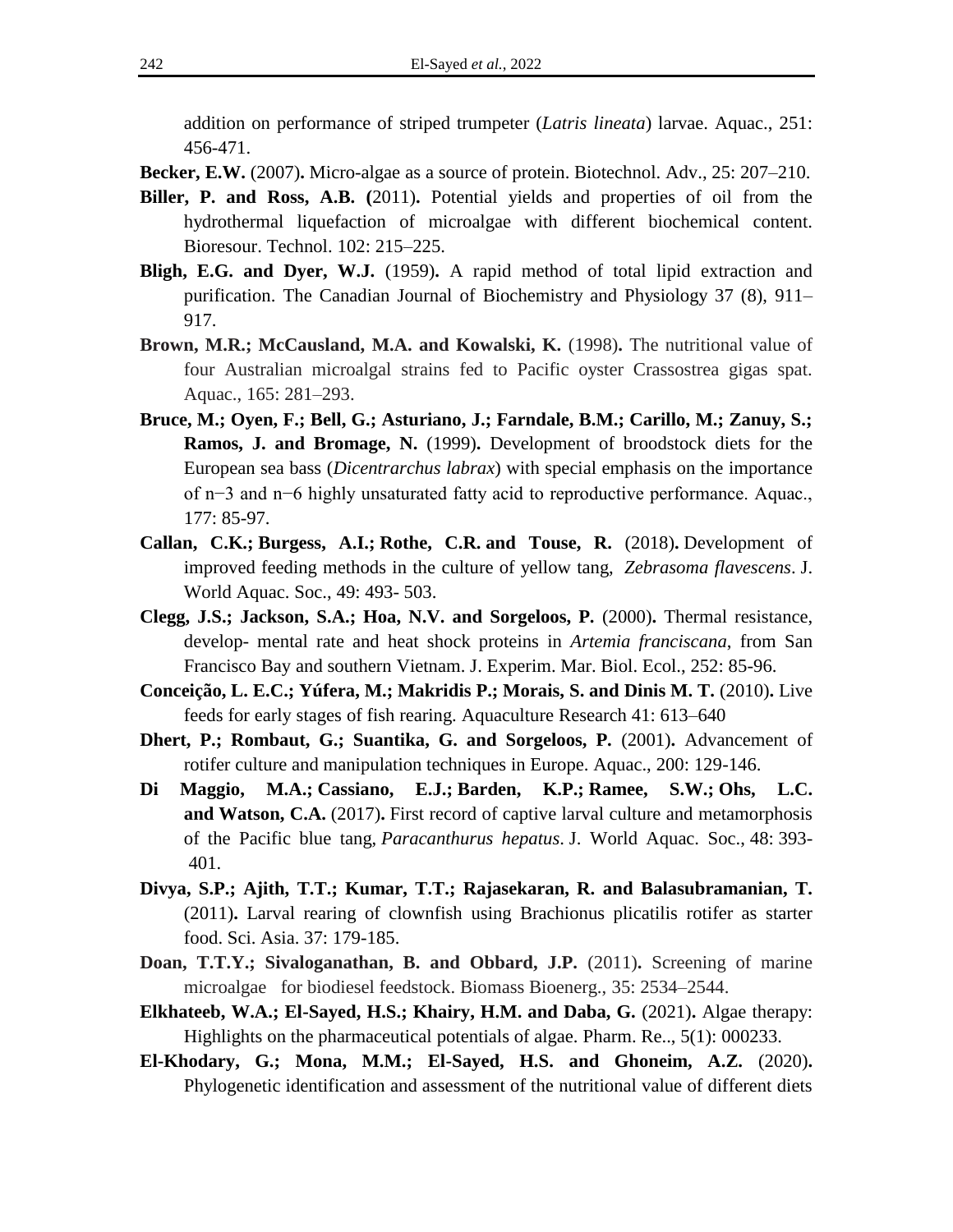for a copepod species isolated from Eastern Harbor coastal region. Egypt. J. Aquat. Res., 46(2): 173-180.

- **Elliott, J. and Mariscal, R.** (2001)**.** Coexistence of nine anemonefish species: Differential host and habitat utilization, size and recruitment. Mar. Biol., 138 (1): 23-36.
- **El-Sayed, H.S.; Ibrahim, H.A.H.; Beltagy, E.A. and Khairy, H.M.** (2014)**.** Effects of short-term feeding of some marine microalgae on the microbial profile associated with *Dicentrarchus labrax* post larvae. Egypt. J. Aquat. Res., 40: 251-260.
- **[El-Sayed, H.S.;](https://www.scopus.com/authid/detail.uri?authorId=54894298800) [Ghonim, A.Z.;](https://www.scopus.com/authid/detail.uri?authorId=57223277462) [El-Khodary, G.M.;](https://www.scopus.com/authid/detail.uri?authorId=57210144118) [El-Sheikh, M.A.](https://www.scopus.com/authid/detail.uri?authorId=8429327500) and [Khairy,](https://www.scopus.com/authid/detail.uri?authorId=36088936800)  [H.M.](https://www.scopus.com/authid/detail.uri?authorId=36088936800)**(2021)**.** Application of enriched Cyclops abyssorum divergens with mixed algal diet compared to Artemia franciscana for improving larval growth and body composition of *Dicentrarchus labrax*. [Aquac. Rep.,](https://www.scopus.com/authid/detail.uri?authorId=54894298800#disabled) 20: 100715.
- **FAO 'Food and Agriculture Organization'** (1999)**.** Manual on Hatchery Production of Seabass and Gilthead Seabream - Volume 1, 3.2- Production of Live Feeds. M-42 ISBN 92-5-104380-9
- **Fu, Y., K. Hirayama and Natsukari, Y.** (1991)**.** Morphological differences between two types of the rotifer *Brachionus plicatilis* O. F. Müller. Journal of Experimental Marine Biology and Ecology 151: 29–41
- **Gouveia, L.; Raymundo, A.; Batista, A.P.; Sousa, I. and Empis, J.** (2006)**.***Chlorella vulgaris* and *Haematococcus pluvialis* biomass as colouring and antioxidant in food emulsions. Eur. Food Res. Technol., 222: 362-367.
- **Haas, S.; Bauer, J.L.; Adakli, A.; Meyer, S.; Lippemeier, S.; Schwarz, K. and Schulz, C.** (2016)**.** Marine microalgae *Pavlova viridis* and *Nannochloropsis sp*. as n-3 PUFA source in diets for juvenile European sea bass (*Dicentrarchus labrax L*.). J. Appl. Phycol., 28: 1011–1021.
- **Hekimoğlu, M.A.; Fırat, K.; Saka, Ş.; Süzer, C.; Kop, A. and Durmaz, Y.** (2017)**.** Effect of supplemented algal carotenoid diets on skin color of Tomato Clownfish, *Amphiprion frenatus*. Pak. J. Zool., 49: 663–668.
- **Helal, A.M. and Abou Shabana, N.M.** (2008)**.** [Rearing juveniles of the anemone fish](https://scholar.google.com/citations?view_op=view_citation&hl=en&user=ceBvwmgAAAAJ&cstart=20&pagesize=80&citation_for_view=ceBvwmgAAAAJ:UebtZRa9Y70C)  (*[Amphiprion bicinctus](https://scholar.google.com/citations?view_op=view_citation&hl=en&user=ceBvwmgAAAAJ&cstart=20&pagesize=80&citation_for_view=ceBvwmgAAAAJ:UebtZRa9Y70C)*) in captivity. Egypt. J. Aquat. Res., 34 (2): 412-425.
- **Holt, G.J. (2003).** Research on culturing the early life history stages of marine ornamental species. In: Cato, J.C. and Brown, C.L. (Eds). Marine Ornamental Species: Collection, Culture and Conservation, Iowa State .pp 251–4.
- **Ignatius, B.; Rathory, G.; Jagadis, I.; Kandasami, D. and Victor, A.C.C.**(2001)**.** Spawning and larval rearing technique for Tropical Clownfish *Amphiprion seabae*  under captive condition. J. Aqua. Trop., 16 (3): 241-249.
- **Johnson, E.A. and An, G.H.** (1991)**.** Astaxanthin from microbial sources. Crit. Rev. Biotech., 11: 297-326.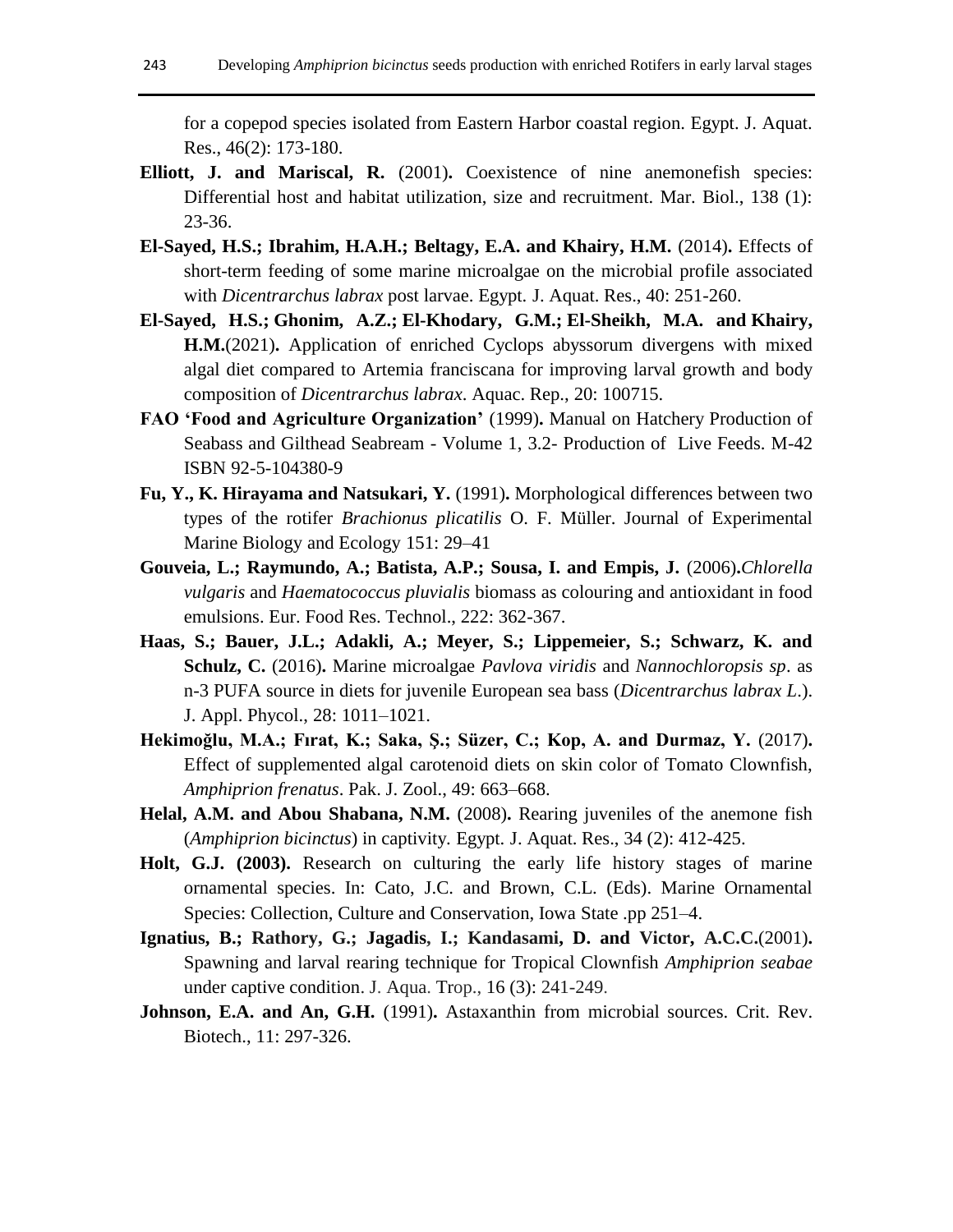- **Koven, W., Barr, Y., Hadas, E., Ben-Atia, I., Chen, Y., Weiss, R.** and **Tandler, A. (1999).** The potential of liposomes as a nutrient supplement in first-feeding marine fish larvae. Aquac. Nutr., 5: 251-256.
- **Lavens P.** and **Sorgeloos P (1996).** Manual on the production and use of live food for aquaculture. Food and Agriculture Organization of the United Nations (FAO), Fisheries Technical Paper No. 361, Rome
- **Leu, M.Y.; Liou, C.H.; Wang, W.H.; Der Yang, S. and Meng, P.J.** (2009)**.** Natural spawning, early development and first feeding of the semicircle angelfish [*Pomacanthus semicirculatus* (Cuvier, 1831)] in captivity. Aquac. Res., 40: 1019- 1030.
- **Madhu, R.; Madhu, K. and Retheesh, T.** (2013)**.** Breeding and seed production of Clown fishes under captivity. CMFRI Manuel Customized training Book.open access Institusion Respiratory.eprints@cmfri
- **Madhu, K.; Madhu, R. and Retheesh, T.** (2016)**.** Spawning, embryonic development and larval culture of redhead dottyback *Pseudochromis dilectus* Lubbock, 1976 under captivity. Aquac., 459: 73–83.
- **Manila Times,** 2019 is a national daily newspaper in the Philippines that delivers trusted, quality content in print and digital editions https://www.manilatimes.net/
- **Majoris, J.E.; Francisco, F.A.; Atema, J. and Buston, P.M.** (2018)**.** Reproduction, early development, and larval rearing strategies for two sponge-dwelling neon gobies, *Elacatinus lori* and *E. colini*. Aquac., 483: 286–295.
- **Moorhead, J.A. and Zeng, C.** (2011)**.** Breeding of the forktail blenny *Meiacanthus atrodorsalis*: broodstock management and larval rearing. Aquac., 318: 248–252.
- **Morais, M.A.** (2019)**.** Feeding strategies to improve growth in clownfish juveniles (*Amphiprion ocellaris*). MSC Thesis, Universidade do Algarve Faculdade de Ciências e Tecnologia.
- **Nhu, V. C.; Dierckens, K.; Nguyen T. H.; Tran, M.T. and Sorgeloos, P.** (2009)**.** Can umbrella-stage *Artemia franciscana* substitute enriched rotifers for Cobia (*Rachycentron canadum*) fish larvae? Aquac., 289: 64-69.
- **Olivotto, I.; Piccinetti, C.C.; Avella, M.A.; Rubio, C.M. and Carnevali, O.** (2010). Feeding strategies for striped blenny *Meiacanthus grammistes* larvae. Aquac. Res., 41: 307–315.
- **Olivotto, I.; Rollo, A.; Sulpizio, R.; Avella, M.; Tosti, L. and Carnevali, O.** (2006)**.** Breeding and rearing the Sunrise Dottyback *Pseudochromis flavivertex*: the importance of live prey enrichment during larval development. Aquac., 255: 480- 487.
- **Olivotto, I.; Chemello, G.; Vargas, A.; Randazzo, B.; Piccinetti, C.C. and Carnevali, O.** (2017)**.** Marine ornamental species culture: from the past to "Finding Dory". Gen. Comparat. Endocrin., 245: 116-121.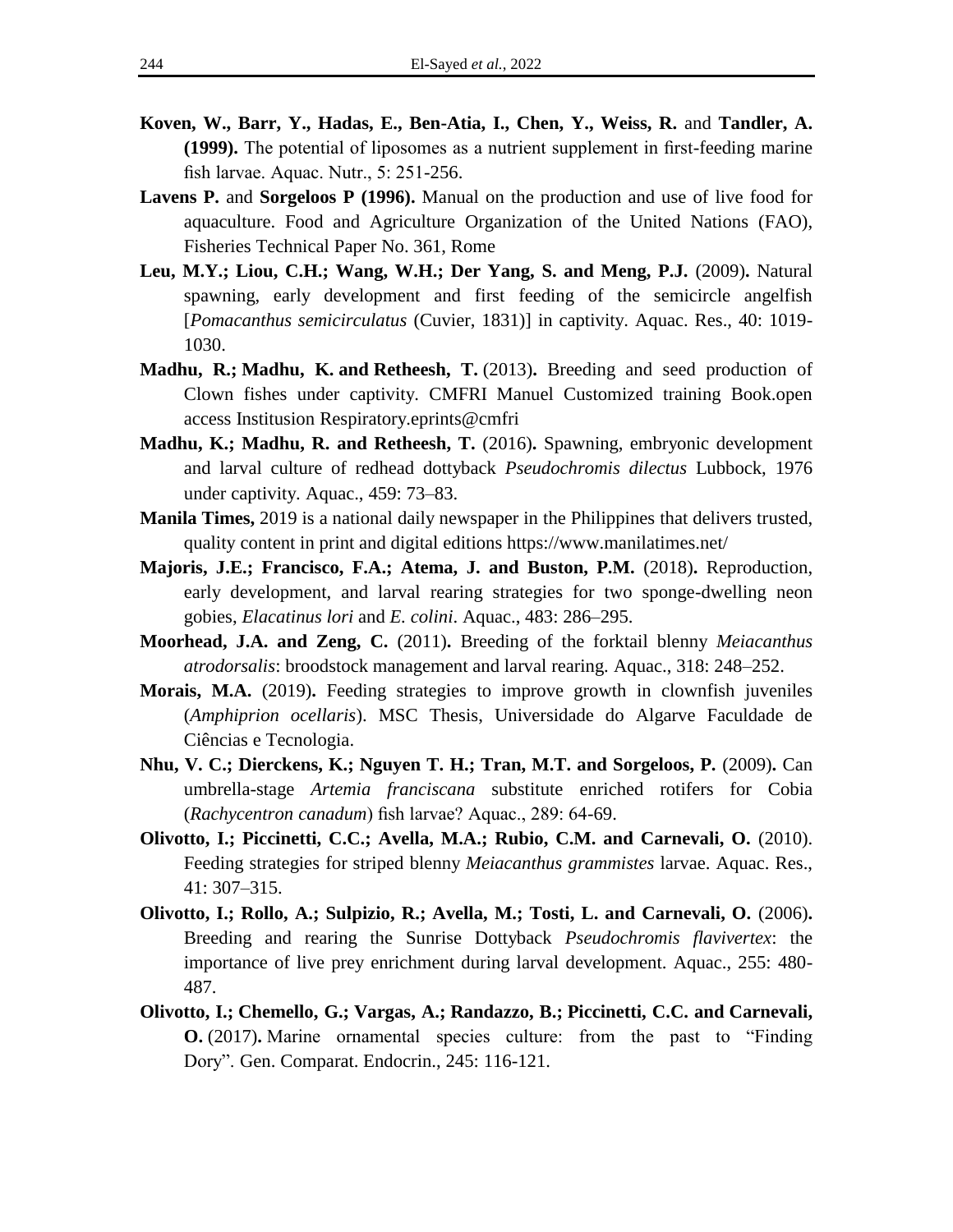- Palmer, P.J.; Burke, M. J.; Palmer C. J. and Burke, J.B. (2007). Developments in controlled green-water larval culture technologies for estuarine fishes in Queensland, Australia and elsewhere. Aquaculture 272: 1–21.
- Pouil, S.; Tlusty, M.F.; Rhyne, A.L. and Metian, M. (2020). Aquaculture of marine ornamental fish: overview of the production trends and the role of academia in research progress. Rev. Aquac., 12: 1217-1230.
- **Raheem, P.K.; Rohini, K.M.V.; Surya, S.; Gomathi, P.; Ambarish, O.; Gop, P.; Santhosh, B.; Raju, B. and Anil, M.K.** (2021)**.** Breeding, larval rearing and growth of black *Amphiprion ocellaris* (Cuvier, 1830) under captivity. Indian J. Fish., 68(2): 60-69.
- **Rainuzzo, J.R.; Reitan, K.I. and Olsen, Y.** (1997). The significance of lipids at early stages of marine fish: a review. Aquac., 155: 103-115.
- **Rhyne, A.L.; Tlusty, M.F. and Szczebak, J.T.** (2017)**.** Early culture trials and an overview on U.S. marine ornamental species trade. In: Calado, R.I., Olivotto, P.M.and Oliver, J.H. (Eds.) Marine Ornamental Species Aquaculture, John Wiley & Sons Ltd, NJ, pp. 51- 70.
- **Rønnestad, I.; Thorsen, A. and Finn, R.N.** (1999)**.** Fish larval nutrition: a review of recent advances in the roles of amino acids. Aquac., 177: 201-216.
- **Rønnestad, I.; Tonheim, S.K.; Fyhn, H.J.; Rojas-Garcı, C.R.; Kamisaka, Y.; Kovenc, W.; Finna, R.N.; Terjesen, B.F.; Barr, Y. and Conceicao, L.E.C.**  (2003)**.** The supply of amino acids during early feeding stages of marine fish larvae: a review of recent findings. Aquac., 227: 147–164.
- **Sá, T.** (2016)**.** Internship at the sole hatchery Safiestela, S.A. Substitution of Instar I with enriched Instar II artemia in the first days of *Solea senegalensis* rearing. MSc Thesis, University of Port, 93pp.
- Salin, K.; Arun, V.; Nair, M. and Tidwell, J. (2018). Sustainable Aquafeed. In: Hai, F.I., Visvanathan, C., Boopathy, R. (Eds.), Sustainable Aquaculture, Applied Environmental Science and Engineering for a Sustainable Future, Springer, pp. 123-151.
- **Sargent, J.R.; McEvoy, L.A. and Bell, J.G.** (1997)**.** Requirements, presentation, and sources of polyunsaturated fatty acids in marine fish larval feeds. Aquac., 155: 85- 101.
- **Seixas, P.; Otero, A.; Valente, L.M.P.; Dias***,* **J. andRey-Méndez, M.** (2010). Growth and fatty acid composition of *Octopus vulgaris* paralarvae fed with enriched Artemia or co-fed with an inert diet. *Aquacult Int* 18**,** 1121–1135 (2010).
- **Sorgeloos, P.; Dhert, P. and Candreva, P.** (2001)**.** Use of the brine shrimp, Artemia spp., in marine fish larviculture. Aquac., 200: 147–159.
- **Tan, I.V.and Arai, T.** (2019)**.** Reproductive characteristics of the anemone fishes *Amphiprion ocellaris* and *A. Perideraion* from eastern coast of Peninsular Malaysia. Vie et Milieu, 69 (2-3): 107-111.